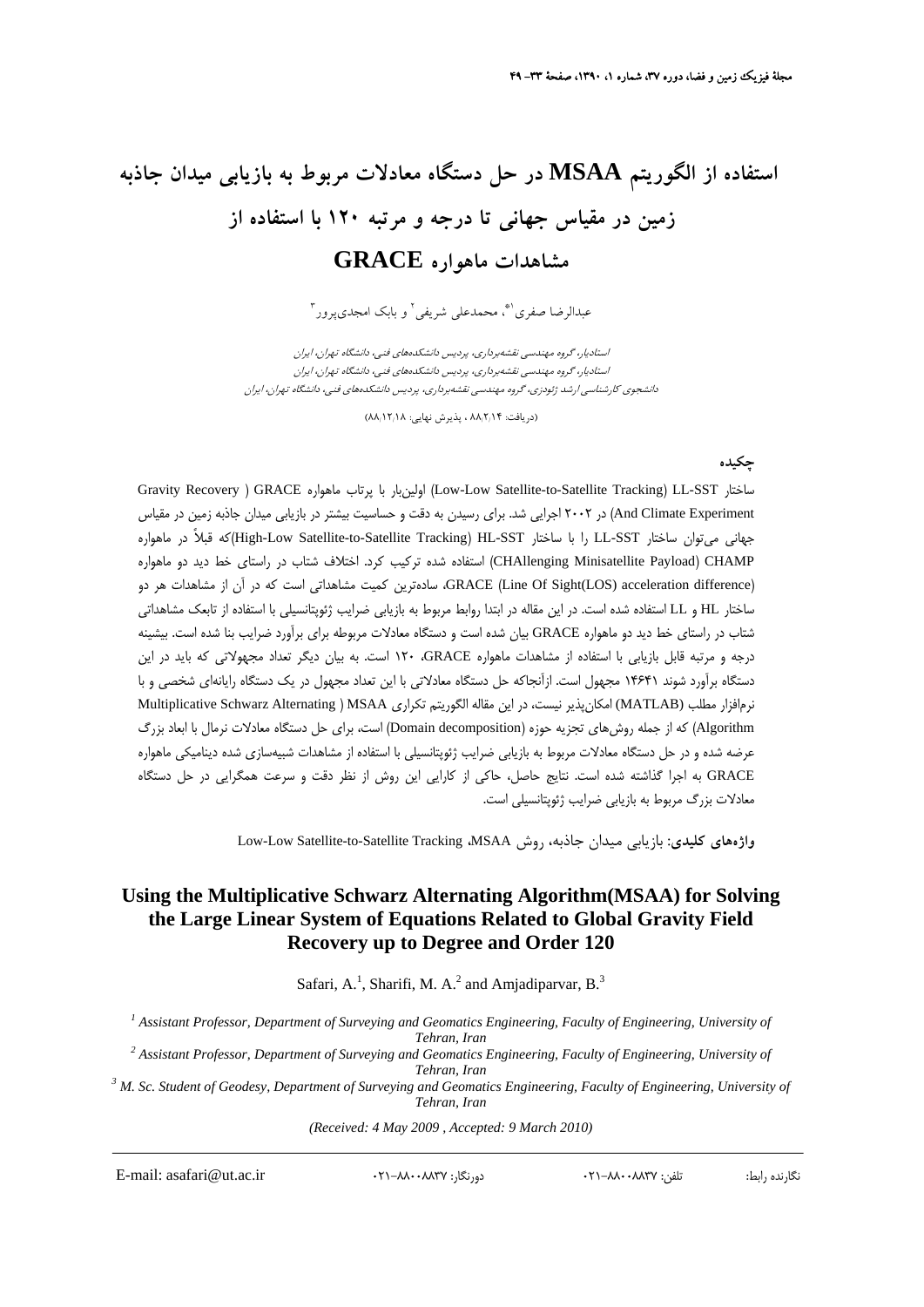#### **Abstract**

The GRACE mission has substantiated the Low–Low Satellite-to-Satellite Tracking (LL-SST) concept. The LL-SST configuration can be combined with the previously realized high–low SST concept in the CHAMP mission to provide a much higher accuracy. The line of sight (LOS) acceleration difference between the GRACE satellite pair is the most frequently used observable for mapping the global gravity field of the Earth in terms of spherical harmonic coefficients.

The following relationship is valid for each evaluation point:

$$
\langle \Delta \ddot{r}, \mathbf{e} \rangle = \ddot{\rho} + \frac{\dot{\rho}^2}{\rho} - \frac{\left\| \Delta \dot{r} \right\|^2}{\rho} \tag{1}
$$

The GRACE ranging system provides inter-satellite range  $\rho$  and its first time derivative,  $\dot{\rho}$ , as the LL-SST observations and the GPS receivers mounted on the GRACE satellites provide the position vectors as the HL-SST mode observations. The intersatellite range acceleration,  $\ddot{\rho}$ , and  $\Delta \dot{r}$  are obtained by numerical differentiation of  $\dot{\rho}$ and  $\Delta r$ , respectively.

In the absence of non-gravitational forces, the left-hand side of Eq. (1) can be considered as the LOS gravitational acceleration differences,  $ΔΓ<sup>LOS</sup>$ 

$$
\Delta\Gamma^{LOS} := \ddot{\rho} + \frac{\dot{\rho}^2}{\rho} - \frac{\left\|\Delta\dot{r}\right\|^2}{\rho} \tag{2}
$$

A sequence of observations with *M* evaluation points sets up a system with *M* linear equations. In this paper, the corresponding linear system of equations has been set up for spherical harmonic up to degree and order 120. The total number of unknowns,  $u$ , is

$$
u = 1 + 3 + \dots + 2(N_{\text{max}} + 1) - 1 = (N_{\text{max}} + 1)^2 = 121^2 = 14641
$$
\n(3)

Such a linear equation system can be solved with iterative solvers or direct solvers. However, the runtime of direct methods or that of iterative solvers without a suitable preconditioner increases tremendously. This is the reason why we need a more sophisticated method to solve the linear system of problems with a large number of unknowns.

Multiplicative variant of the Schwarsz alternating algorithm is a domain decomposition method, which allows it to split the normal matrix of the system into several smaller overlaped submatrices. In each iteration step the multiplicative variant of the Schwarz alternating algorithm solves linear systems with the matrices obtained from the splitting successively. It reduces both runtime and memory requirements drastically. An MSAA example with two submatrices is shown in Fig. 1



**Figure 1.** MSAA example with two submatrices.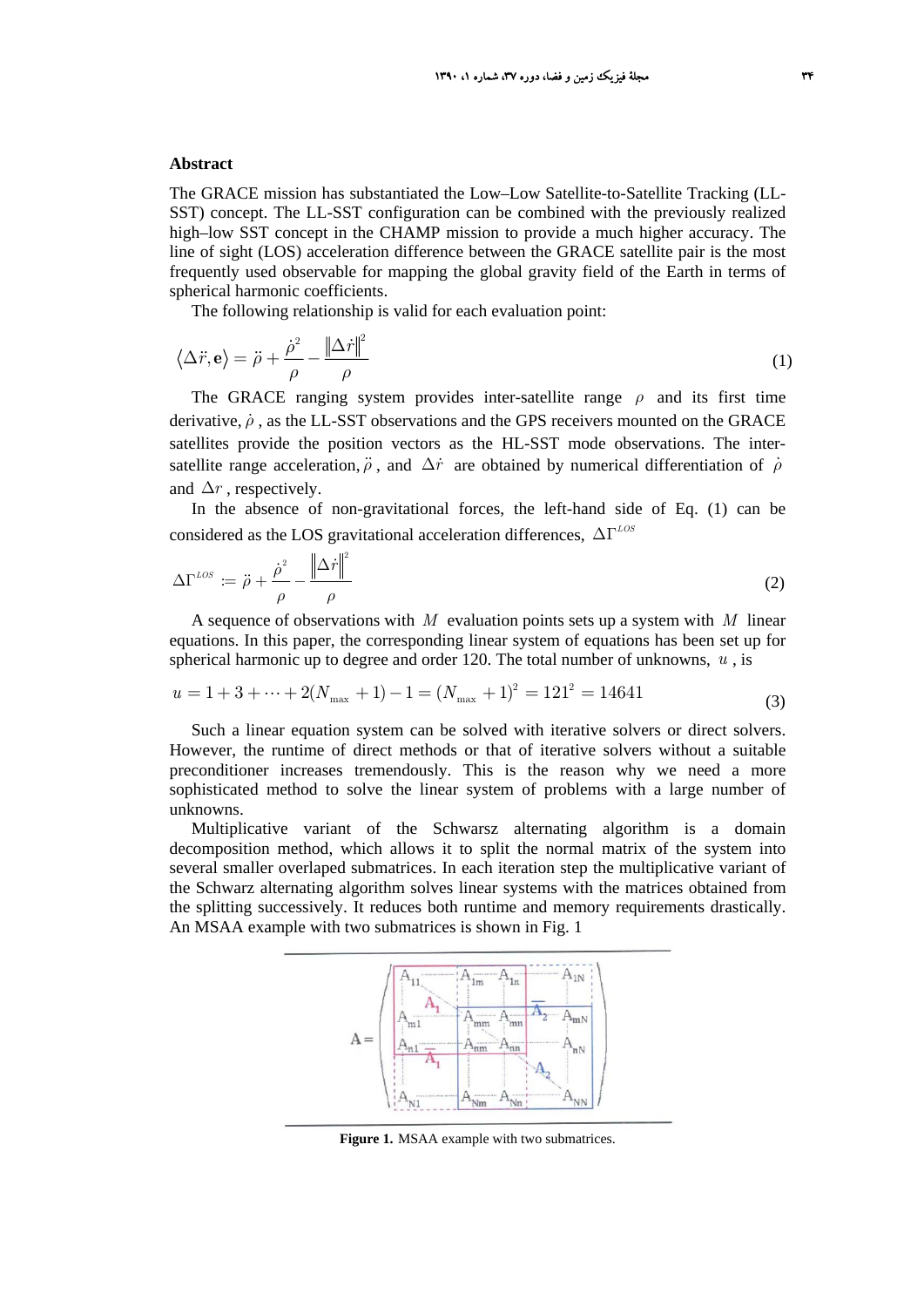This method dates back to H. A. Achwarsz' work, published in 1980, and has been investigated by many authors since then. In this paper we propose the Multiplicative Schwarz Alternating Algorithm (MSAA) for solving the large linear system of gravity field recovery. The proposed algorithm has been applied in a close-loop simulation to the International Association of Geodesy (IAG)-simulated data of the GRACE mission. The achieved results indicate the validity and efficiency of the proposed algorithm in solving the linear system of equations from accuracy and runtime points of view.

**Key words**: Gravity field recovery, Multiplicative Schwarz Alternating Algorithm, Low-Low Satellite-to-Satellite Tracking

SST به واقعيت پيوست. با توجه به ساختار ماهوارههاي مورد استفاده در روش SST دو مفهوم زير را خواهيم داشت (شريفي، 2004):

## : **HL-SST** -

در اين فن يك ماهوارة كمارتفاع (LEO ) Earth Low Orbiter ((بهمنزلة حسگر ميدان جاذبه زمين با يك يا چند گروه از ماهوارههاي مرتفع (HEO ) Earth High Orbiter ((درحكم نقاط كنترل ثابت كه در حال گردش به دور زمين هستند، رديابي ميشوند. اين مفهوم اولينبار با پرتاب ماهواره CHAMP به واقعيت پيوست. با استفاده از اين روش اطلاعات بسيار ارزشمندي براي بازيابي طول موجهاي بلند و متوسط ميدان جاذبه زمين (ضرايب هماهنگهاي كروي با درجه و مرتبه كوچكتر از 70) قابل دستيابي است (كلرو شريفي، 2005).

# :**LL-SST** -

در اين فن دو ماهواره كمارتفاع با يك يا چند گروه از ماهوارههاي مرتفع (ماهوارههايي با ارتفاع زياد درنقش نقاط كنترل ثابت كه در حال گردش به دور زميناند)، رديابي ميشوند. اين دو ماهواره كمارتفاع شبيه به هماند و در يك مدار مشابه به دنبال هم به دور زمين ميگردند. فاصله بين اين دو ماهواره حدود چندصد كيلومتر است و فاصله بين اين دو  $(\rho)$ و تغييرات اين فاصله  $(\rho)$  با حسگرهايي اندازهگيري ميشود. اين دو ماهواره مشابه،

تعيين دقيق ميدان گراني زمين براي همة علوم وابسته به زمين مفيد خواهد بود. در ميان اين علوم، ژئودزي به برآورد دقيقي از ميدان گراني زمين در مقياس محلي (براي كاربردهاي مهندسي) و جهاني (براي كاربردهاي تعيين مدار) نياز دارد (كلر و شريفي، 2005). رفتار محلي ميدان گراني زمين با استفاده از روشهاي گرانيسنجي زميني (gravimetry Terrestrial (و هوايي ( گرانيسنجي با هواپيما (Airborne gravimetry)) قابل بيان است. اگرچه با استفاده از اين روشها ميتوان به ميدان گراني زمين با قدرت تفكيك مكاني (resolution Spatial ( زيادي رسيد، اما اين روشها پوشش همگني را در كل جهان حتي در مناطق خشكي ايجاد نميكنند. در نتيجه تعيين ميدان گراني زمين در مقياس جهاني با استفاده از مشاهدات ماهوارههاي مصنوعي، به دليل پوشش همگن مشاهدات آن در كل جهان، ارجح خواهد بود. به بيان ديگر مشاهدات تقريباً همگن و همچنين پوشش جهاني آنها، مزيتهاي اصلي روشهاي ماهوارهاي براي تعيين ميدان گراني زمين در مقياس جهاني در مقايسه با روشهاي زميني و هوايي ميباشند (كلرو شريفي، 2005). روشهاي ماهوارهاي جهت تعيين ميدان گراني زمين،

**1 مقدمه** 

پس از پرتاب مأموريتهاي اختصاصي گرانيسنجي دوبارهاي حيات) Dedicated gravity field missions) يافتهاند. با پرتاب ماهوارههاي CHAMP و GRACE كه به ترتيب در سال 2000 و 2002 پرتاب شدهاند، روش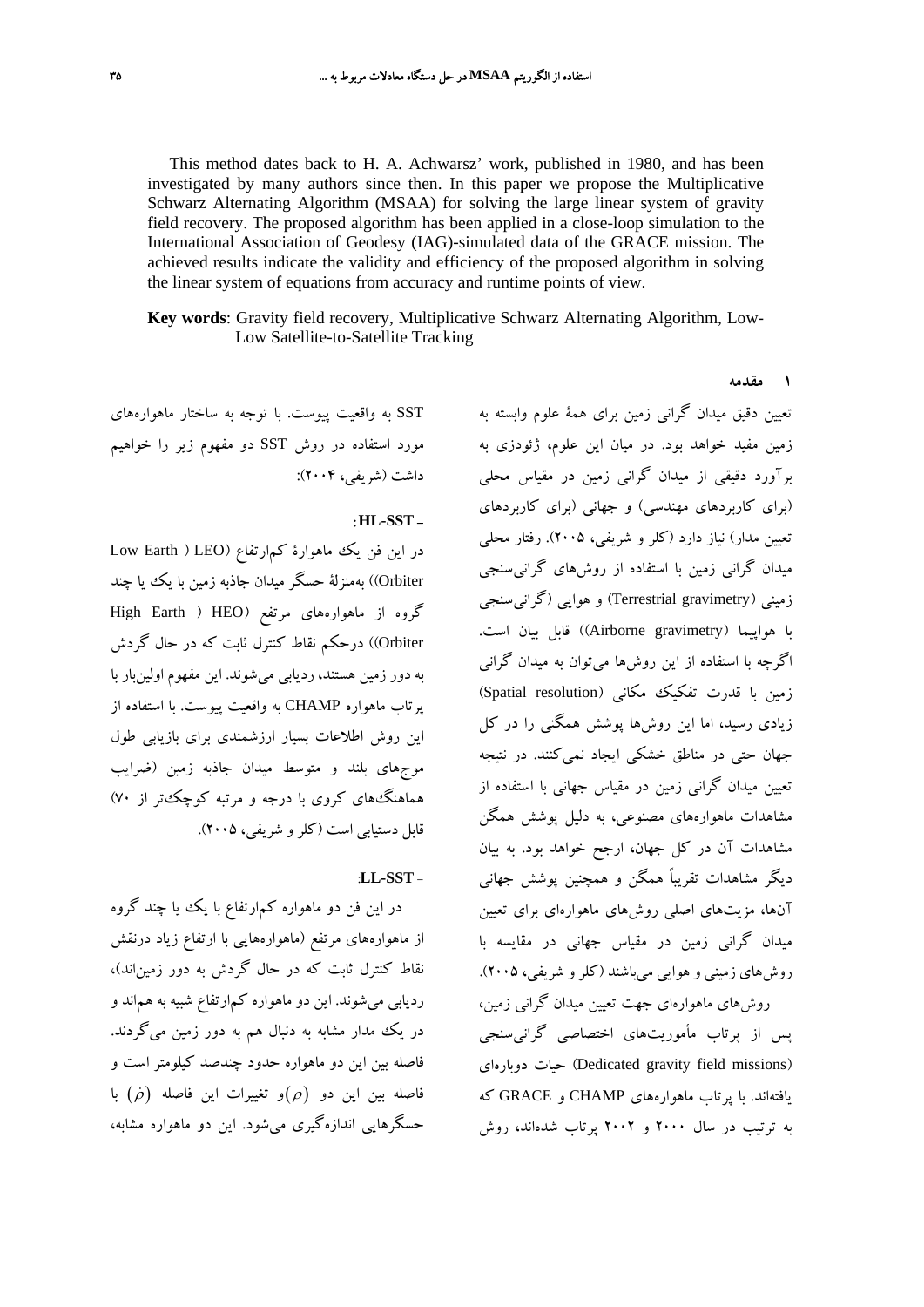نقش يك حسگر را در ميدان جاذبه زمين ايفا ميكنند. اين مفهوم اولينبار با پرتاب ماهواره GRACE محقق شد. با استفاده از مشاهدات حاصل از اين روش، طول موجهاي كوتاهتري از ميدان جاذبه زمين (ضرايب هماهنگهاي كروي با درجه و مرتبه كوچكتر از 200) در مقايسه با روش SST-HL قابل بازيابي است (كلرو شريفي، 2005). در شكل زير دو مفهوم SST-HL و SST-LL بهصورت نمادين به نمايش گذاشته شدهاست.



.LL-SST و HL-SST ساختارهاي **.1شكل**

نكته قابل ذكر اينكه طول موجهاي بسيار كوتاهتري از ميدان جاذبه زمين (ضرايب هماهنگهاي كروي با درجه و مرتبه بزرگتر از 200) با استفاده از روش SGG GOCE ماهواره با) (Satellite Gravity Gradiometry) در كه) Gravity Field and Steady\_State Ocean) اوايل 2009 به فضا پرتاب شد) قابل بازيابي است (رومل و همكاران، 2002).

ماهواره GRACE شامل دو ماهواره شبيه به هم است كه در يك مدار مشابه به دنبال هم با فاصلهاي در حدود *KM* ± 50 220 در حال گردش به دور زميناند (رومل و همكاران، 2002). فاصله نسبي بين اين دو ماهواره $(\rho)$  و تغييرات اين فاصله $(\rho)$  بهصورت پيوسته با دقت زيادي از سامانة KBR ) Ranging band-K System(كه در ماهوارهها تعبيه شدهاست، اندازهگيري ميشود.

علاوه بر مشاهدات KBR، هركدام از ماهوارههاي

GRACE مجهز به يك شتابسنج سهمحوري (-Three axis accelerometer) در مركز جرم خود هستند كه شتابهاي غير جاذبي وارد بر ماهواره را اندازهگيري ميكنند. سري زماني حاصل از مشاهدات سامانة تعيين موقعيت جهاني و مشاهدات KBR اطلاعات بسيار ارزشمندي از موقعيت، سرعت و شتاب نسبي دو ماهواره بهدست ميدهد. در نتيجه براي رسيدن به دقت و حساسيت بيشتر در بازسازي ميدان جاذبه زمين در مقياس جهاني، با استفاده از مشاهدات ماهواره GRACE ميتوان مشاهدات روش SST-HL را با مشاهدات روش SST-LL تركيب كرد. اختلاف شتاب در راستاي خط ديد دو ماهواره GRACE سادهترين كميت مشاهداتي است كه در آن از مشاهدات هر دو ساختار HL و LL استفاده شده است (كلر و شريفي، 2005). از اين نوع مشاهده ماهواره GRACE به طور گستردهاي براي بازيابي ميدان جاذبه زمين در مقياس جهاني استفاده شده است كه مي توان به تحقيقات صورت گرفته از سوي گارسيا (2002)، هاجلا (1974)، هان و همكاران (2003)، كلر و شريفي (2005)، رومل (1980) اشاره كرد. علاوهبراين مشاهده تركيبي، با استفاده از مشاهده  $\dot{\rho}$  دستگاه KBR و به روش انتگرال انرژي ميتوان پتانسيل واپيچشي را بهدست آورد كه در اين زمينه مي توان به تحقيقات صورت گرفته از سوي هان (2003)، هان و همكاران (2003) و رومل (2003) اشاره كرد. همچنين ساختار هندسي ماهواره GRACE ميتواند درحكم يك گراديومتر يكبعدي بسيار بزرگ با طول بازوي *km* 250 در نظر گرفته شود. دقت اندازهگيريهاي گراديومتر ماهواره GRACE نسبت معكوس با طول بازوي گراديومتر يا همان فاصله نسبي ميان دو ماهواره GRACE دارد. جزئيات اين روش را ميتوانيد در كلر و شريفي (2005)، رومل (2003)، شريفي (2004)، شريفي (2006) بيابيد.

هدف اين مقاله استفاده از مشاهده تفاوت شتاب در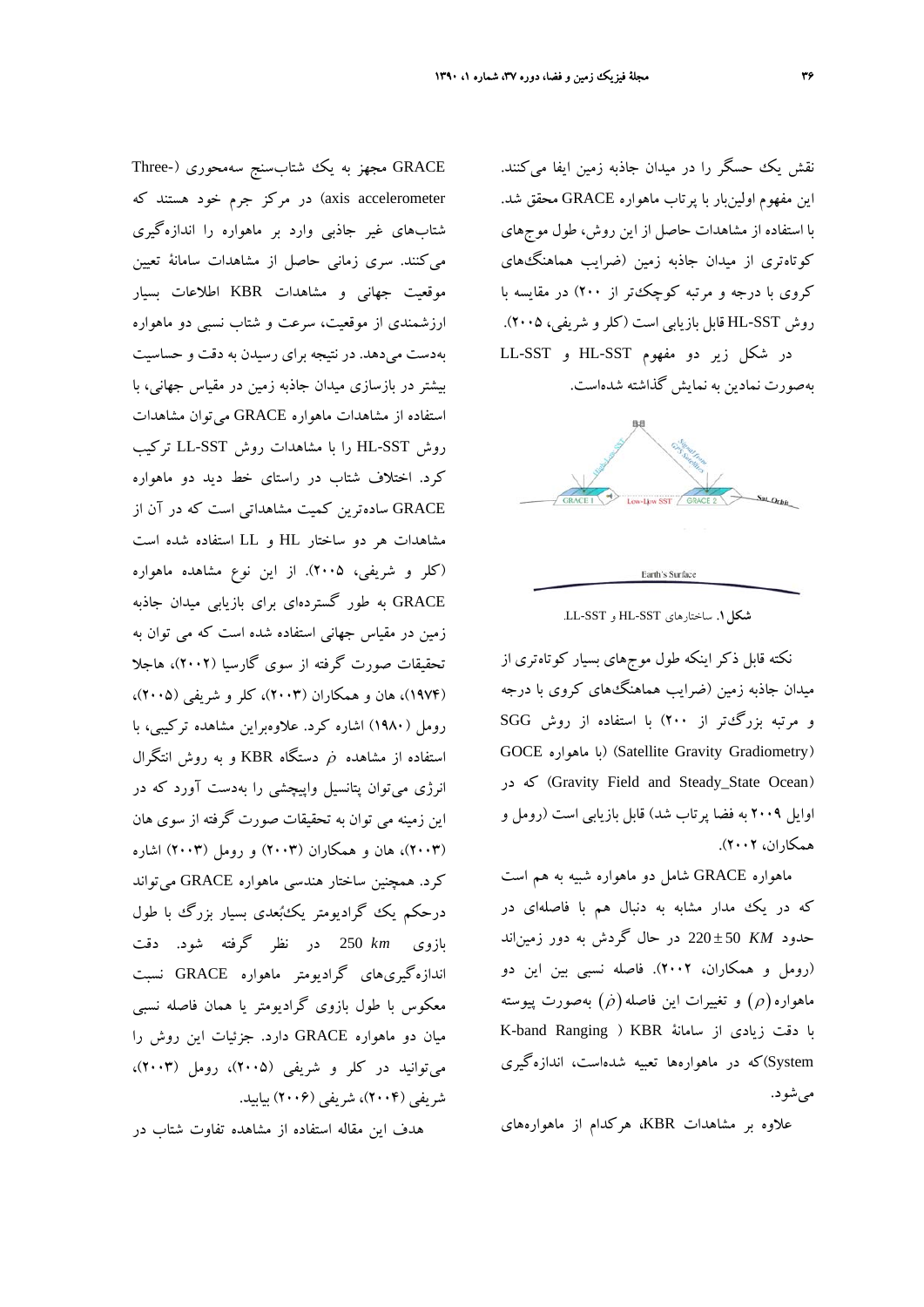راستاي خط ديد دو ماهواره GRACE براي بازيابي ميدان جاذبه زمين در مقياس جهاني است. بيشينه درجه و مرتبه ضرايب ژئوپتانسيلي قابل بازيابي با استفاده از مشاهدات ماهواره GRACE، 120 است (شريفي، 2004). به بيان ديگر تعداد مجهولاتي كه بايد در اين دستگاه معادلات برآورد شود، 14641 است. مشكلي كه در اين راستا با آن مواجه خواهيم بود، حل دستگاه معادلات خطي بزرگ مربوطه در يك دستگاه رايانة شخصي است. ماتريس نرمال مربعي با ابعاد 14641 را نميتوان بهصورت مستقيم در يك رايانة شخصي معكوس كرد، در نتيجه براي حل يك دستگاه معادلات بزرگ در چنين رايانهاي، ناچار به استفاده از الگوريتمهاي رياضي خواهيم بود. در اين مقاله الگوريتمي با عنوان الگوريتم MSAA براي حل دستگاه معادلات بزرگ عرضه خواهد شد و كارايي اين الگوريتم در حل دستگاه معادلات مربوط، مورد تجزيه و تحليل قرار خواهد گرفت. بنابراين براي رسيدن به اهداف مقاله، ابتدا در قسمت2 روابط رياضي مربوط به برآورد ضرايب ژئوپتانسيلي با استفاده از تابعك مشاهداتي شتاب در راستاي خط ديد دو ماهواره GRACE و همچنين نحوه تشكيل دستگاه معادلات خطي مربوط بيان خواهد شد. در قسمت3 روش MSAA براي حل دستگاه معادلات با ابعاد بزرگ بيان خواهد شد. در قسمت4 نتايج عددي را بيان خواهيم كرد، و در پايان، قسمت 5 به بيان خلاصهاي از دستاوردها و نتيجهگيري اختصاص داده شده است.

## **2 روابط رياضي**

اختلاف شتاب در راستاي خط ديد دو ماهواره GRACE، تابعي از فاصله نسبي دو ماهواره يعني <sup>ρ</sup> و تغييرات زماني آن  $\rho$  است (كلر و شريفي، ۲۰۰۵). سامانهٔ KBR مورد استفاده در ماهوارههای  $\alpha$ GRACE مشاهدات  $\rho$  و  $\dot{\rho}$  را بهمنزلة مشاهدات SST-LL با بسامد نمونهبرداري *Hz* 10 تأمين ميكنند. ضمناً گيرنده سامانة تعيين موقعيت جهاني

دو بسامدي Blackjack كه روي جفت ماهواره GRACE نصب شدهاست، بردار موقعيت ماهواره را به عنوان مشاهدات SST-HL با بسامد نمونهبرداري كمتري نسبت به سامانة KBR يعني با بسامد *Hz* 0.1 تأمين ميكند (كلر و شريفي، 2005). مشاهدات هر دو روش با استفاده از رابطه زير به يكديگر ارتباط پيدا ميكنند (كلر و شريفي،  $:(Y \cdot \cdot \Delta)$ 

$$
\langle \ddot{r}_2 - \ddot{r}_1, r_2 - r_1 \rangle = \dot{\rho}^2 + \rho \ddot{\rho} - \langle \dot{r}_2 - \dot{r}_1, \dot{r}_2 - \dot{r}_1 \rangle \tag{1}
$$

*r* بردار سرعت دو ماهواره <sup>1</sup> *r* و <sup>2</sup> كه در رابطه بالا هستند و با استفاده از روشهاي مشتقگيري عددي از مشاهدات بردار موقعيت ماهوارهها بهدست ميآيند. تغييرات $\ddot{\rho}$  ميان دو ماهواره GRACE يعني  $\ddot{\rho}$  نيز با  $\dot{\rho}$  استفاده از روش $\phi$ ای مشتق $\vec{z}$ یری عددی از مشاهدات بهدست ميآيد (كلر و شريفي، 2005). طرف چپ معادله (1) عبارتاست از حاصلضرب داخلي اختلاف بردار موقعيت دو ماهواره در اختلاف بردار شتاب آنها. با تقسيم دو طرف رابطه (1) به <sup>ρ</sup> به رابطه اختلاف شتاب در راستاي خط ديد دو ماهواره GRACE خواهيم رسيد (كلر و شريفي، 2005):

$$
\left\langle \Delta \ddot{r}, \mathbf{e} \right\rangle = \ddot{\rho} + \frac{\dot{\rho}^2}{\rho} - \frac{\left\| \Delta \dot{r} \right\|^2}{\rho} \tag{7}
$$

در رابطه بالا **e** بردار يكه در راستاي خط ديد دو ماهواره است. در غياب نيروهاي غير جاذبي، طرف چپ معادله بالا را ميتوانيم درحكم اختلاف شتاب جاذبه در راستاي خط ديد دو ماهواره GRACE در نظر بگيريم (كلرو شريفي، 2005):

$$
\Delta\Gamma^{LOS} := \ddot{\rho} + \frac{\dot{\rho}^2}{\rho} - \frac{\left\|\Delta\dot{r}\right\|^2}{\rho} \tag{7}
$$

طرف چپ معادله (3) تابعي از مشتقات جزئي پتانسيل جاذبه و بردار يكه در راستاي خط ديد دو ماهواره است. بردار يكه **e** از مشاهدات سامانة تعيين موقعيت جهاني در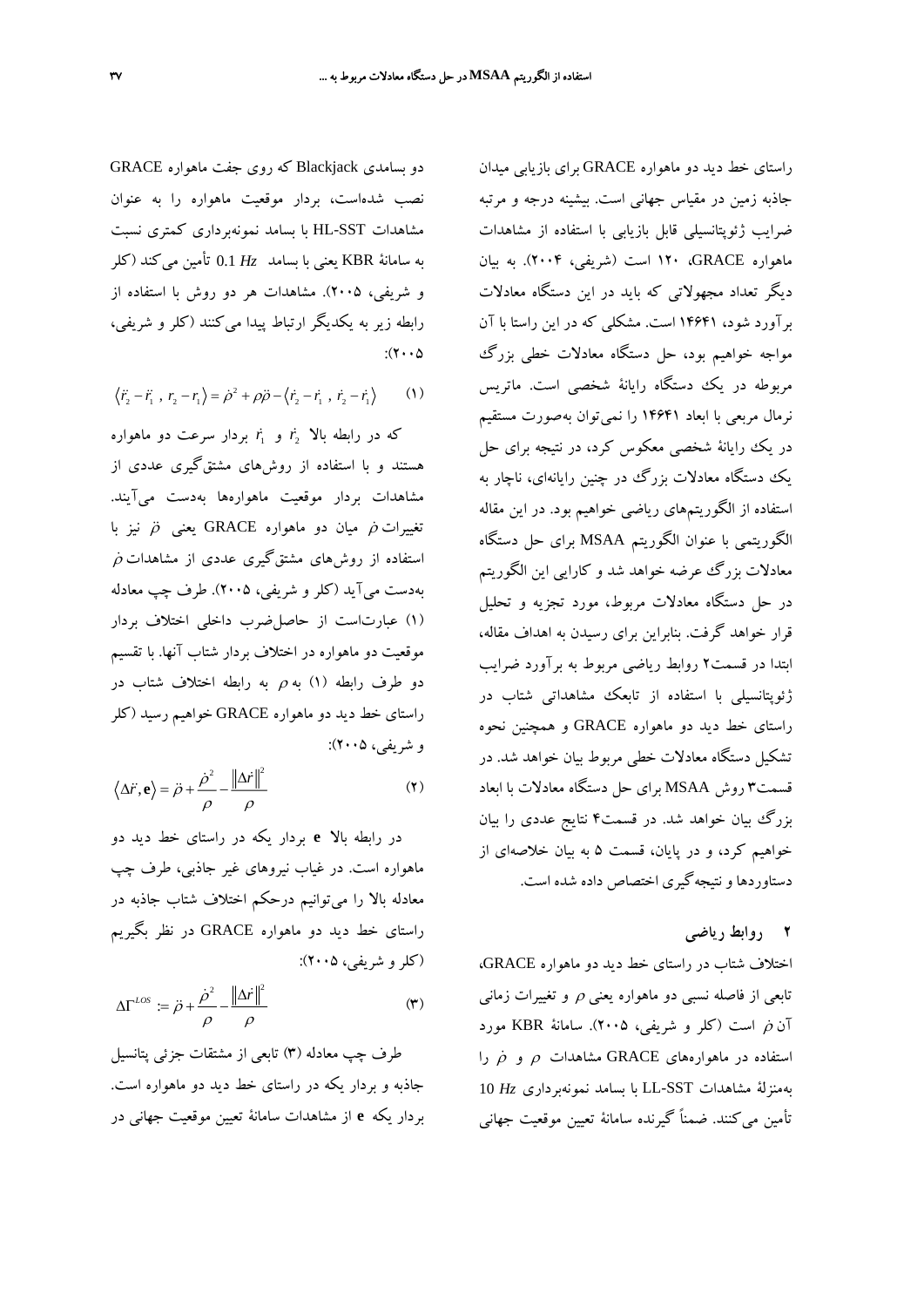دستگاه مختصات دكارتي زمينثابت بهدست ميآيد، درحاليكه معمولاً از بسط پتانسيل جاذبه به سري هماهنگهاي كروي برحسب مختصات كروي <sup>λ</sup> φ *r* ) ,,( استفاده ميشود. براي بهدست آوردن اختلاف شتاب در راستاي خط ديد دو ماهواره، مشتقات جزئي بسط پتانسيل جاذبه نسبت به مؤلفههاي مختصاتي دستگاه مختصات كروي بهدست ميآيد. بنابراين اين امكان وجود دارد كه (كلرو شريفي، 2005):

مشتقات جزئي پتانسيل جاذبه برحسب مختصات دكارتي با استفاده از قانون مشتقگيري زنجيرهاي محاسبه شود.

بردار يكه در راستاي خط ديد دو ماهواره GRACE برحسب مؤلفههاي مختصاتي دكارتي كروي بازنويسي شود كه اين كار از طريق انتقال از دستگاه مختصات زمينثابت به دستگاه مختصات محلي كروي امكانپذير است.

اگرچه نتايج هر دو روش يكسان است، اما به خاطر سادگي در اين مقاله در محاسبات از روش دوم استفاده خواهيم كرد. براي بهدست آوردن بردار **e** در دستگاه مختصات كروي، ابتدا دستگاه مختصات كروي محلي (LSCS(Local Spherical Coordinate System)) ماهواره با خصوصيات زير تعريف ميشود (كلر و شريفي،  $:(\Upsilon \cdot \cdot \Delta)$ 

مركز دستگاه مختصات منطبق برموقعيت ماهواره *e* بردار يكه در راستاي شعاعي نسبت به مركززمين *<sup>r</sup>* بردار يكه در راستاي شمال *e*<sup>φ</sup> بردار يكه به سمت شرق كه يك دستگاه مختصات *e*<sup>λ</sup> دست چپي را بنا كند. بردار **e** در دستگاه مختصات زمينثابت با استفاده از رابطه زير به دستگاه مختصات كروي محلي ماهواره تبديل ميشود (كلرو شريفي، 2005):

$$
\mathbf{e}_{r\phi\lambda} = \mathbf{J} \,\mathbf{e}_{\mathbf{x}\mathbf{y}\mathbf{z}} \tag{5}
$$

که در رابطه بالا **I** ماتریس انتقال و به شکل صریح  
زیر است (کلر و شریفی، ۲۰۰۵):  

$$
\mathbf{J} = \begin{bmatrix} \cos \phi \cos \lambda & \cos \phi \sin \lambda & \sin \phi \\ -\sin \phi \cos \lambda & -\sin \phi \sin \lambda & \cos \phi \\ -\sin \lambda & \cos \lambda & 0 \end{bmatrix}
$$
 (5)

پتانسيل جاذبه در نقطهاي دلخواه به مختصات ( ) ≥ زمين خارج فضاي در) , , ( *r* φ <sup>λ</sup> *earth* برحسب *r R* هماهنگهاي كروي نرمالشده بهصورت زيربيان ميشود:

$$
V(r, \phi, \lambda) = \frac{GM}{r} \sum_{n=0}^{\infty} \left(\frac{R}{r}\right)^n
$$
  

$$
\sum_{m=0}^{n} \left(\overline{c}_{nm} \cos m\lambda + \overline{s}_{nm} \sin m\lambda\right) \overline{P}_{nm} (\sin \phi)
$$
 (9)

در رابطه بالا *GM* حاصلضرب ثابت جهاني جاذبه در توابع نرمالشده *Pnm* جرم زمين، *R* شعاع ميانگين زمين و لژاندر است. رابطه (6) پتانسيل جاذبه را بهمنزلة تابعي از مؤلفههاي مختصاتي منحنيالخط يعني *r*، φو <sup>λ</sup> بيان ميكند. بهطور مشابه ميتوان شتاب جاذبه را برحسب مؤلفههاي *r*، φو <sup>λ</sup> بهصورت زير بيان كرد (كلر و شريفي، 2005):

$$
\Gamma(r, \phi, \lambda) = \frac{GM}{r^2} \sum_{n=0}^{\infty} \left(\frac{R}{r}\right)^n \sum_{m=0}^n -(n+1)
$$
\n
$$
\times \left(\overline{C}_{nm} \cos m \lambda + \overline{S}_{mn} \sin m \lambda\right) \overline{P}_{nm} \left(\sin \phi \right) \mathbf{e}_r + \left(\overline{C}_{nm} \cos m \lambda + \overline{S}_{nm} \sin m \lambda\right) \overline{P}'_{nm} \left(\sin \phi \right) \mathbf{e}_\phi + \sec \phi \left(-m \overline{C}_{nm} \sin m \lambda + m \overline{S}_{nm} \cos m \lambda\right) \overline{P}'_{nm} \left(\sin \phi \right) \mathbf{e}_\lambda
$$

رابطه بالا بيانكنندة شتاب جاذبه برحسب مختصات كروي در دستگاه مختصات كروي محلي ماهواره است. درنتيجه بردار شتاب جاذبه هركدام از ماهوارههاي GRACE را ميتوان در دستگاه مختصات كروي محلي مربوط به خود، بهصورت زير نوشت (كلرو شريفي، 2005):

$$
\Gamma_1 := \Gamma(r_1, \phi_1, \lambda_1) = \Gamma_{11} e_{r_1} + \Gamma_{12} e_{\phi_1} + \Gamma_{13} e_{\lambda_1}
$$
\n
$$
\Gamma_2 := \Gamma(r_2, \phi_2, \lambda_2) = \Gamma_{21} e_{r_2} + \Gamma_{22} e_{\phi_2} + \Gamma_{23} e_{\lambda_2}
$$
\n(A)

براي بهدست آوردن اختلاف شتاب جاذبه در راستاي خط ديد دو ماهواره (معادله (3)) هركدام از بردارهاي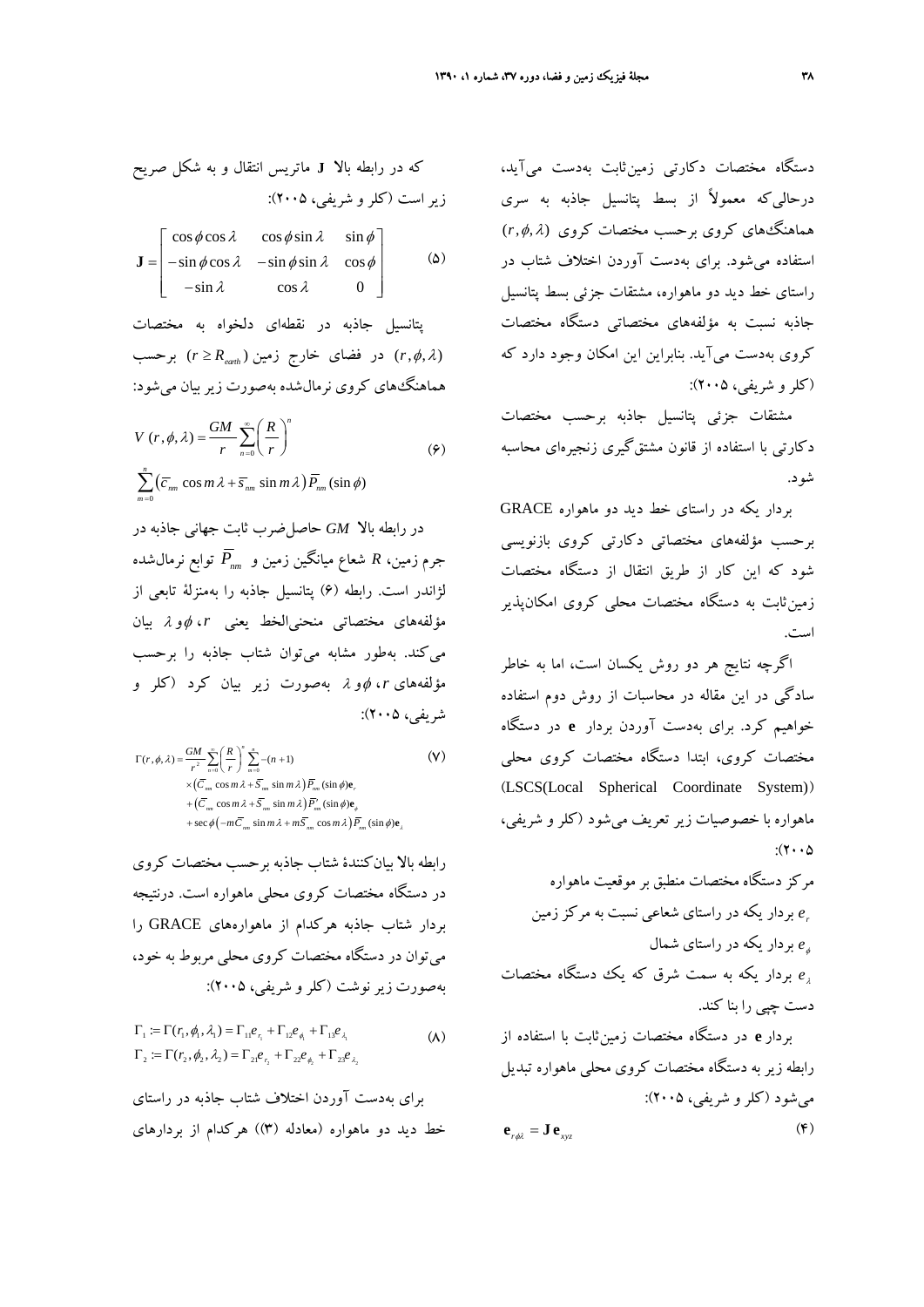رابطه (8) روي بردار يكه راستاي خط ديد دو ماهواره مربوط به دستگاه مختصات كروي محلي مربوط به خود تصويرميشود (كلرو شريفي، 2005):

$$
\Delta\Gamma^{LOS} = \langle \Gamma(r_2, \phi_2, \lambda_2), e_2 \rangle - \langle \Gamma(r_1, \phi_1, \lambda_1), e_1 \rangle
$$
  
=  $e_2^T \Gamma_2 - e_1^T \Gamma_1$  (4)

**e** بهترتيب بردار يكه در راستاي خط <sup>2</sup> **e** و <sup>1</sup> در رابطه بالا اتصال دو ماهواره در دستگاه كروي محلي ماهواره شماره 1و2 هستند. رابطه (9) يك معادله مشاهده خطي برحسب ضرايب ژئوپتانسيلي نرمالشده *Cnm* و *nm S* است.

با توجه به رابطه (9) اگر يك سري زماني با P نقطه مشاهداتي داشته باشيم، ميتوانيم بهازاي هر نقطه مشاهداتي، يك معادله مشاهده خطي بنويسيم. در عمل در بسط مربوط به رابطه (7) ، حد بالاي بسط يعني ∞ بايد با بيشينه درجه و مرتبه قابل بازيابي با استفاده از مشاهدات ماهواره جايگزين شود. در نتيجه تعداد كل مجهولات *u* بهصورت زيربهدست ميآيد (كلرو شريفي، 2005):

 $(1)$  $u = 1 + 3 + \dots + 2(N_{max} + 1) - 1 = (N_{max} + 1)^2$ 

اگر از ديدگاه هندسي به دستگاه معادلات خود نگاه كنيم، دستگاه معادلات خطي بنا شده قابل حل خواهد بود اگر تعداد معادلات بيشتر از تعداد مجهولات باشد يعني ≤ *u P*( ) . باوجوداين با توجه به نظرية نمونهبرداري شَنون Shannon، بسامد نمونهبرداري بايد حداقل دو برابر بيشينه بسامد اندازهگيري باشد. زماني كه بسامد بيشتر از حد بسامد نايكويست (frequency Nyquist) (نصف بسامد نمونهبرداري) باشد، تداخل سيگنال (Aliasing (رخ خواهد داد. بنابراين، ارضا كردن شرط نظرية نمونهبرداري براي بازيابي كامل طيف ميدان جاذبه بسيار مهم و حياتي خواهدبود (سانسو، 1990 و كلر و شريفي، 2005). براي ، max *N* بازيابي ضرايب هماهنگ كروي تا درجه و مرتبه بسامد نمونهبرداري را بايد با افزايش طول روزهاي مشاهداتي ماهواره افزايش داد (كلرو شريفي، 2005).

مشكل ديگري كه منجر به فقدان بازيابي كامل و درست طيف ميدان جاذبه با استفاده از روش كمترين مربعات خواهد شد، جايگزيني حد بالاي بسط يعني ∞ با . در واقع اين جايگزيني باعث ايجاد نوع max *N* است ديگري از تداخل سيگنال در برآورد ضرايب ميشود (سانسو، 1990). اين موضوع در قسمت نتايج عددي مورد تجزيه و تحليل قرار خواهد گرفت.

اكنون براي براي بنا كردن دستگاه معادلات مربوط و بهمنظور برآورد ضرايب، فقط نياز به روابطي براي محاسبه توابع وابسته نرمالشده لژاندر و مشتقات مرتبه اول آن نسبت به شناسه φ است. براي محاسبه اين توابع، روشهاي تكراري گوناگوني وجود دارد كه در اين مقاله بهمنظور عملي ساختن محاسبات عددي از روابط پيشگفته در (شريفي 2004) استفاده شده است. اين روابط بازگشتي در جدول(1) آورده شده است.

**3 الگوريتم MSAA جهت حل دستگاه معادلات نرمال خطي با ابعاد بزرگ**  هدف اين قسمت معرفي الگوريتمي براي حل دستگاه معادلات نرمال خطي با ابعاد بزرگ است. معادله خطي زير با ماتريس ضرايب معين مثبت متقارن را در نظر ميگيريم (فريدن و ميشل، 2004):  $A x = b$  (11)

كه در معادله بالا داريم:

$$
\mathbf{A} \in \mathbb{R}^{N \times N}, \mathbf{A}^{T} = \mathbf{A},
$$
  
\n
$$
\mathbf{A}y.y > 0, y \in \mathbb{R}^{N} \setminus \{0\}, x, b \in \mathbb{R}^{N}
$$
 (17)

چنين معادله خطي را ميتوان با استفاده از روشهاي مستقيم و يا روشهاي تكراري حل كرد. در استفاده از روشهاي مستقيم در حل دستگاه معادلات به شكل معادله (11) اگر *N* خيلي بزرگ باشد، (براي مثال 10000 ≤ *N* ( با مشكل حافظه در رايانههاي شخصي مواجه خواهيم بود.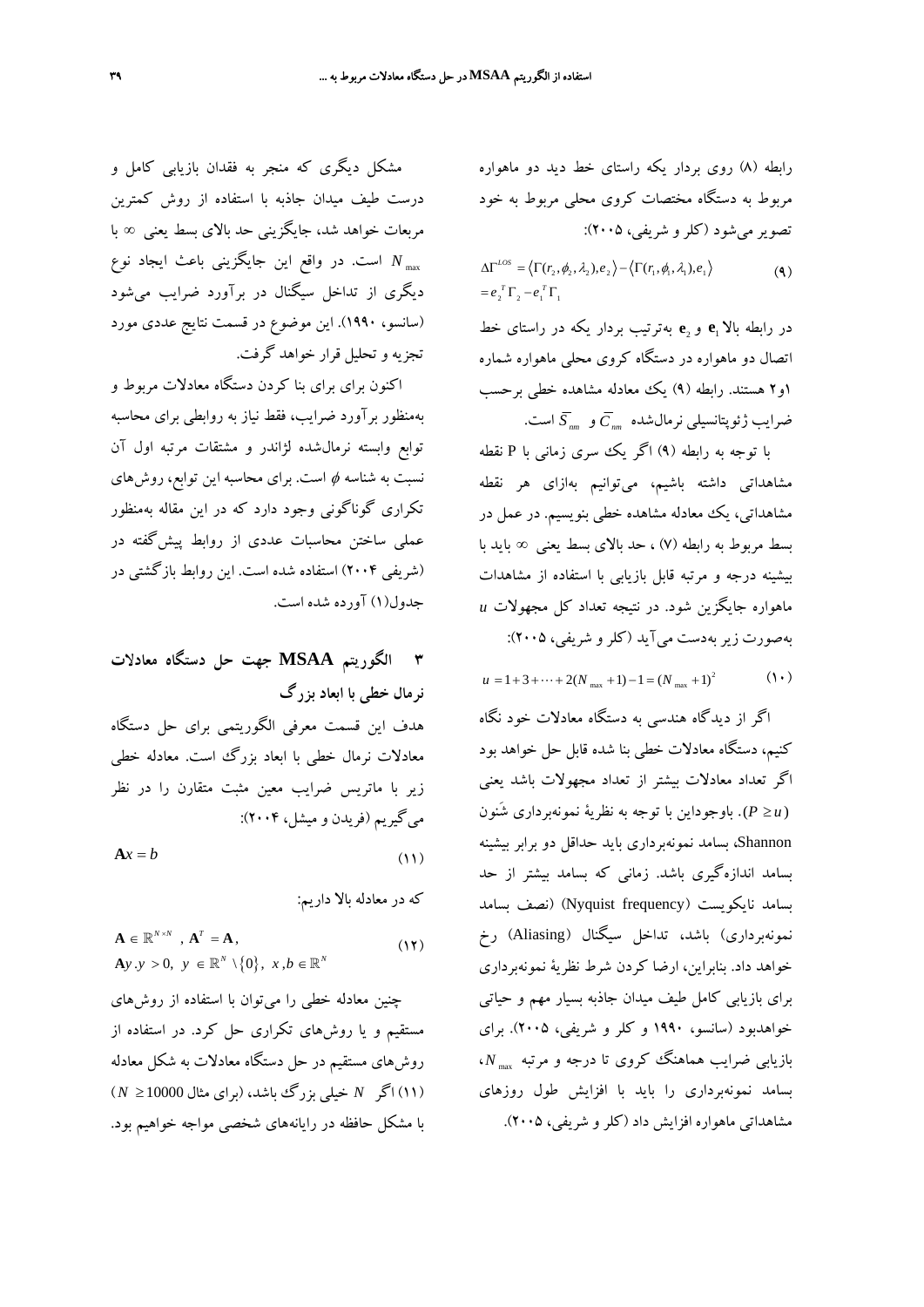براي حل دستگاه معادلات نرمال خطي است كه در آن در هر تكرار حل دستگاه، يك دستگاه معادلات خطي كوچكتر كه از تجزيه دستگاه معادلات اصلي بهدست آمده، حل ميشود كه اين كار، هم زمان حل دستگاه را كاهش ميدهد و هم از مقدار حافظه مورد نياز براي ذخيرهسازي ماتريسها ميكاهد (فريدن وميشل، 2004). اين الگوريتم را اولينبار شوارتس (Schwarsz) در 1890 عرضه كرد و به چاپ رسانيد و پس از آن نيز بسياري از نويسندگان در مورد اين روش، تحقيق كردند و مطالبي به چاپ رساندند. با پيدايش رايانههاي پيشرفته و سامانهٔ رايانههاي موازي (Parallel compurets) در ۱۹۸۵، روش شوارتس مورد توجه ويژهاي قرار گرفت.

براي حل اين مشكل ناچار به استفاده از روش هاي تكراري در حل دستگاه مربوط خواهيم شد. زمان حل اين دستگاه خطي، با استفاده از روشهاي تكراري معمول (برای مثال روش مزدوج (CG (Conjugate Gradient)، بدون استفاده از يك پيش شرط (Preconditioner) مناسب شديداً افزايش مييابد. بنابراين براي حل دستگاه معادلات با ابعاد بزرگ، نياز به يك الگوريتم پيچيدهتر رياضي خواهيم داشت (فريدن و ميشل، 2004). يكي از اين روشها، روش MSAA است. اين روش از جمله روشهاي تجزيه حوزه است كه در آن ماتريس **A** به زيرماتريسهاي كوچكتري كه با يكديگر همپوشاني دارند، تجزيه ميشود. روش MSAA يك روش تكراري

**جدول.1** روابط بازگشتي براي محاسبه توابع وابسته نرمالشده لژاندر**.** 

\n- Diagonal recursion 
$$
n \geq 2
$$
\n $\overline{P}_{n,n} = f_1 \cos \phi \overline{P}_{n-1,n-1}$ \n $\overline{P}'_{n,n} = f_1 \left[ \cos \phi \overline{P}_{n-1,n-1} - \sin \phi \overline{P}_{n-1,n-1} \right]$ \n
\n- Horizontal recursion  $-\text{ first step } n \geq 1$ \n $\overline{P}_{n,n-1} = f_2 \sin \phi \overline{P}_{n-1,n-1}$ \n $\overline{P}'_{n,n-1} = f_2 \left[ \cos \phi \overline{P}_{n-1,n-1} + \sin \phi \overline{P}'_{n-1,n-1} \right]$ \n
\n- Horizontal recursion  $-\text{next step}$ \n $\overline{P}_{n,m} = f_3 \left[ f_4 \sin \phi \overline{P}_{n-1,m} - f_5 \overline{P}_{n-2,m} \right]$ \n $\overline{P}'_{n,m} = f_3 \left[ f_4 \sin \phi \overline{P}'_{n-1,m} + f_4 \cos \phi \overline{P}_{n-1,m} - f_5 \overline{P}'_{n-2,m} \right]$ \n
\n

*where*

$$
f_1 = \sqrt{\frac{2n+1}{2n}}
$$
  
\n
$$
f_2 = \sqrt{2n+1}
$$
  
\n
$$
f_3 = \sqrt{\frac{2n+1}{(n-m)(n+m)}}
$$
  
\n
$$
f_4 = \sqrt{2n-1}
$$
  
\n
$$
f_5 = \sqrt{\frac{(n+m-1)(n-m-1)}{2n-3}}
$$

*Initial values*

$$
\overline{P}_{0,0} = 1 \qquad \overline{P}_{0,0}' = 0 \qquad \overline{P}_{1,1} = \sqrt{3}\cos\phi \qquad \overline{P}_{1,1}' = -\sqrt{3}\sin\phi
$$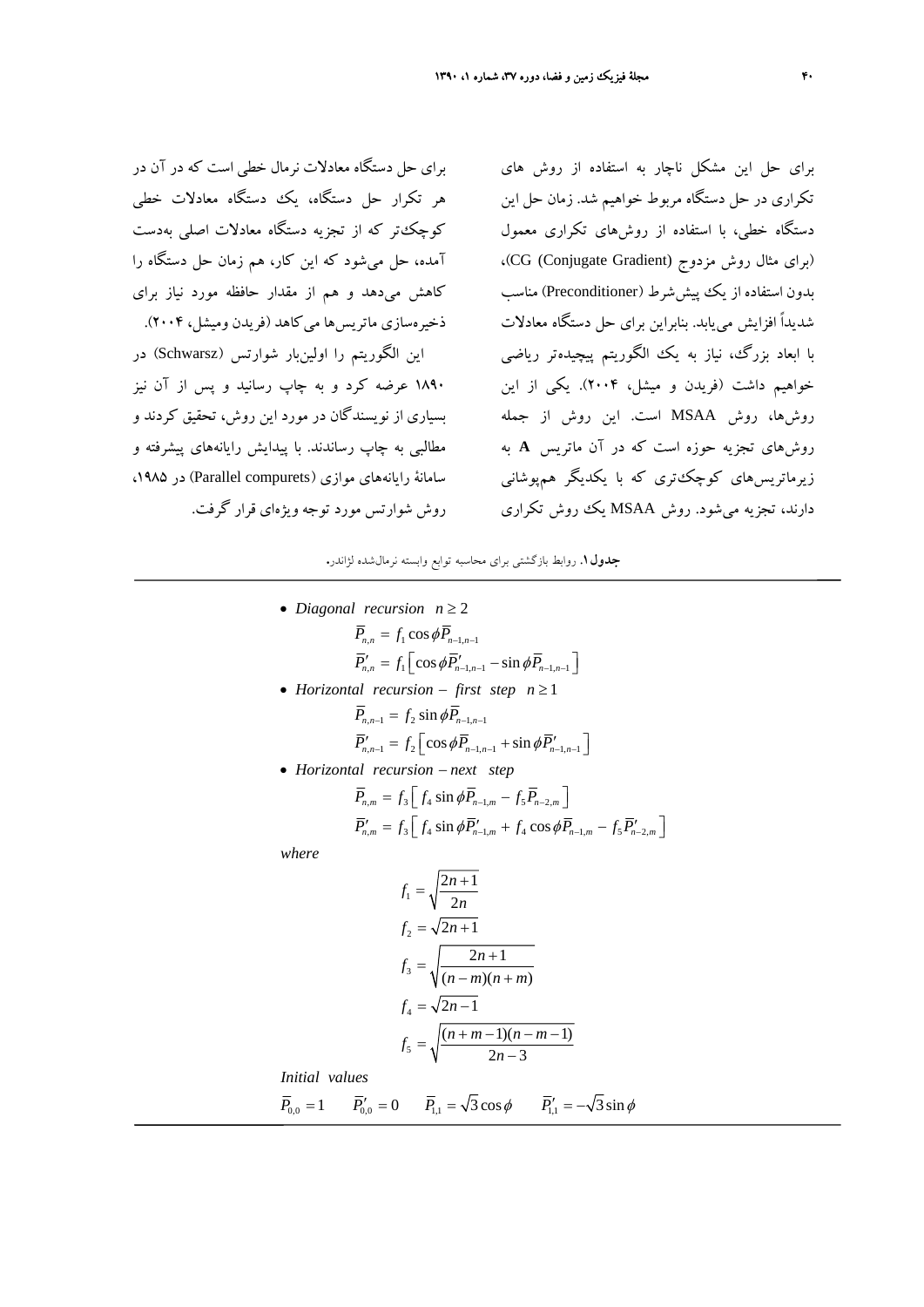در واقع اگر بخواهيم بهطوركلي صحبت كنيم، دو روش متفاوت شوارتس وجود دارد: (1) روش ضربي (Multiplicative) (روش مورد استفاده در اين مقاله) و (2) روش جمعي (Additive (كه اين روش را ميتوان در سامانههاي رايانهاي موازي بهكار برد و معمولاً سريعتر است. براي اطلاعات بيشتر در مورد روشهاي شوارتس، به ليونز (1989،1988و1999) مراجعه شود. در سالهاي اخير نيز توجه ويژهاي به رابطه بين روشهاي شوارتس و روشهاي تكراري ديگر نظير Multisplitng، روش Preconditioned Conjugate ) PCG روش و Multigrid Gradient (شده است. براي اطلاعات بيشتر در اين مورد نيز به گروتن (1979)، گريبل و اسوالد (1995) و هسه (2003) مراجعه شود.

حل معادله خطي (11) با استفاده از روش MSAA بر پايه دو خاصيت زيراستوار است (فريدن و ميشل، 2004): -1 هر ماتريس معين مثبت متقارن، يك ماتريس گرام .است) Gram matrix)

-2 اثبات همگرايي روش MSAA بر پايه فرمولبندي آن براساس تصويرگرهاي قائم (Orthogonal projector) صورت ميگيرد.

 $\mathbf{A} = \left( A_{i_{.,j}} \right)_{\!\!\!i_{.,j=1,...,N}}$ ا توجه به فرضيات ، ماتريس معادله خطي (11)، يك ماتريس معين مثبت و متقارن است. با توجه به قضيه عاملگيري خولسكي Cholesky factorization) هامرلين و هافمن، 1992) يك ماتريس پايين مثلثي معكوسپذير **L** با درايههاي قطري مثبت وجود دارد بهطوريكه

$$
A = LLT
$$
 (17)

سطرهای ماتریس L را بهصورت
$$
v_1, \ldots, v_N
$$
نشان  
میدهیم. بنابرانی با توجه به رابطه (۱۳) داریم:

$$
A_{i,j} = \mathbf{v}_i \cdot \mathbf{v}_j \quad , \quad i,j = 1,...,N \tag{17}
$$

$$
\begin{aligned}\n &\text{if } \langle v_1, \ldots, v_n \rangle \\
&\text{if } \langle v_1, \ldots, v_n \rangle \\
&\text{if } \langle v_1, \ldots, v_n \rangle \\
&\text{if } \langle v_1, \ldots, v_n \rangle \\
&\text{if } \langle v_1, \ldots, v_n \rangle \\
&\text{if } \langle v_1, \ldots, v_n \rangle \\
&\text{if } \langle v_1, \ldots, v_n \rangle \\
&\text{if } \langle v_1, \ldots, v_n \rangle \\
&\text{if } \langle v_1, \ldots, v_n \rangle \\
&\text{if } \langle v_1, \ldots, v_n \rangle \\
&\text{if } \langle v_1, \ldots, v_n \rangle \\
&\text{if } \langle v_1, \ldots, v_n \rangle \\
&\text{if } \langle v_1, \ldots, v_n \rangle \\
&\text{if } \langle v_1, \ldots, v_n \rangle \\
&\text{if } \langle v_1, \ldots, v_n \rangle \\
&\text{if } \langle v_1, \ldots, v_n \rangle \\
&\text{if } \langle v_1, \ldots, v_n \rangle \\
&\text{if } \langle v_1, \ldots, v_n \rangle \\
&\text{if } \langle v_1, \ldots, v_n \rangle \\
&\text{if } \langle v_1, \ldots, v_n \rangle \\
&\text{if } \langle v_1, \ldots, v_n \rangle \\
&\text{if } \langle v_1, \ldots, v_n \rangle \\
&\text{if } \langle v_1, \ldots, v_n \rangle \\
&\text{if } \langle v_1, \ldots, v_n \rangle \\
&\text{if } \langle v_1, \ldots, v_n \rangle \\
&\text{if } \langle v_1, \ldots, v_n \rangle \\
&\text{if } \langle v_1, \ldots, v_n \rangle \\
&\text{if } \langle v_1, \ldots, v_n \rangle \\
&\text{if } \langle v_1, \ldots, v_n \rangle \\
&\text{if } \langle v_1, \ldots, v_n \rangle \\
&\text{if } \langle v_1, \ldots, v_n \rangle \\
&\text{if } \langle v_1, \ldots, v_n \rangle \\
&\text{if } \langle v_1, \ldots, v_n \rangle \\
&\text{if } \langle v_1, \ldots, v_n \rangle \\
&\text
$$

در نتيجه ماتريس **A** يك ماتريس گرام با پايه

در واقع حل اين مسئله نيازمند حل دستگاه خطي زير است:

$$
\sum_{i=1}^{N} x_i (\nu_i \cdot \nu_j) = f \cdot \nu_j = b_j \quad , \quad j = 1, \dots, N \tag{19}
$$

تصوير قائم مربوط به رابطه(15)، يك عملگر يكه است: ما  $\big\{\mathcal{v}_{_1},...,\mathcal{v}_{_N} \big\}$  به دنبال بيان  $f = Id_{_{\mathbb{R}^N}}f$  با توجه به پايه هستيم. اكنون پايه { <sub>v</sub>,...,v <sub>x</sub> } را به چندين زيرمجموعه  $\Xi_r^{^{N_r}}= \left\{ \stackrel{\cdot}{\nu}_1^r,...,\stackrel{\cdot}{\nu}_{_{N_r}}\right\} \subset \left\{ \stackrel{\cdot}{\nu}_1^r,...,\stackrel{\cdot}{\nu}_{_{N_r}}\right\},\; r=1,...,M$  کوچک  $\left\{V_{r}^{N_{r}}=\left\{V_{1}^{r},...,V_{N}^{1}\right\}\right\}\subset\left\{V_{1},...,V_{N}\right\},\;r=1,...,M$ كه با يكديگر همپوشاني داشته باشند، تقسيم ميكنيم به صورتي كه:

$$
\bigcup_{r=1}^{M} \Xi_{r}^{N_{r}} = \{v_{1},...,v_{N}\}
$$
 (1V)

 $span\, (\Xi_r^{\scriptscriptstyle N_{\,\cdot}\,})$  به  $span\, (\Xi_r^{\scriptscriptstyle N_{\,\cdot}\,})$  را بهصورت زير نمايش ميدهيم:

$$
P_r: \mathbb{R}^N \to span \{v_1^r, ..., v_{N_r}^1\}, \quad g \mapsto P_r g \tag{1A}
$$

یعنی  $P_r = P_r \circ P_r$  و  $P_r w = v \circ P_r$  به ازای هر *w v*. براي محاسبه *g Pr* ، فرض ميكنيم كه *<sup>N</sup>* ∈\, *N vi g* مشخص است. ما ميخواهيم بردار *<sup>i</sup>* = 1,..., , . ( ) ضرايب <sup>1</sup> = ,..., *<sup>N</sup> <sup>r</sup> y yy* معادله زيررا محاسبه كنيم:

$$
P_r g = \sum_{i=1}^{N_r} y_i v_i^r \tag{14}
$$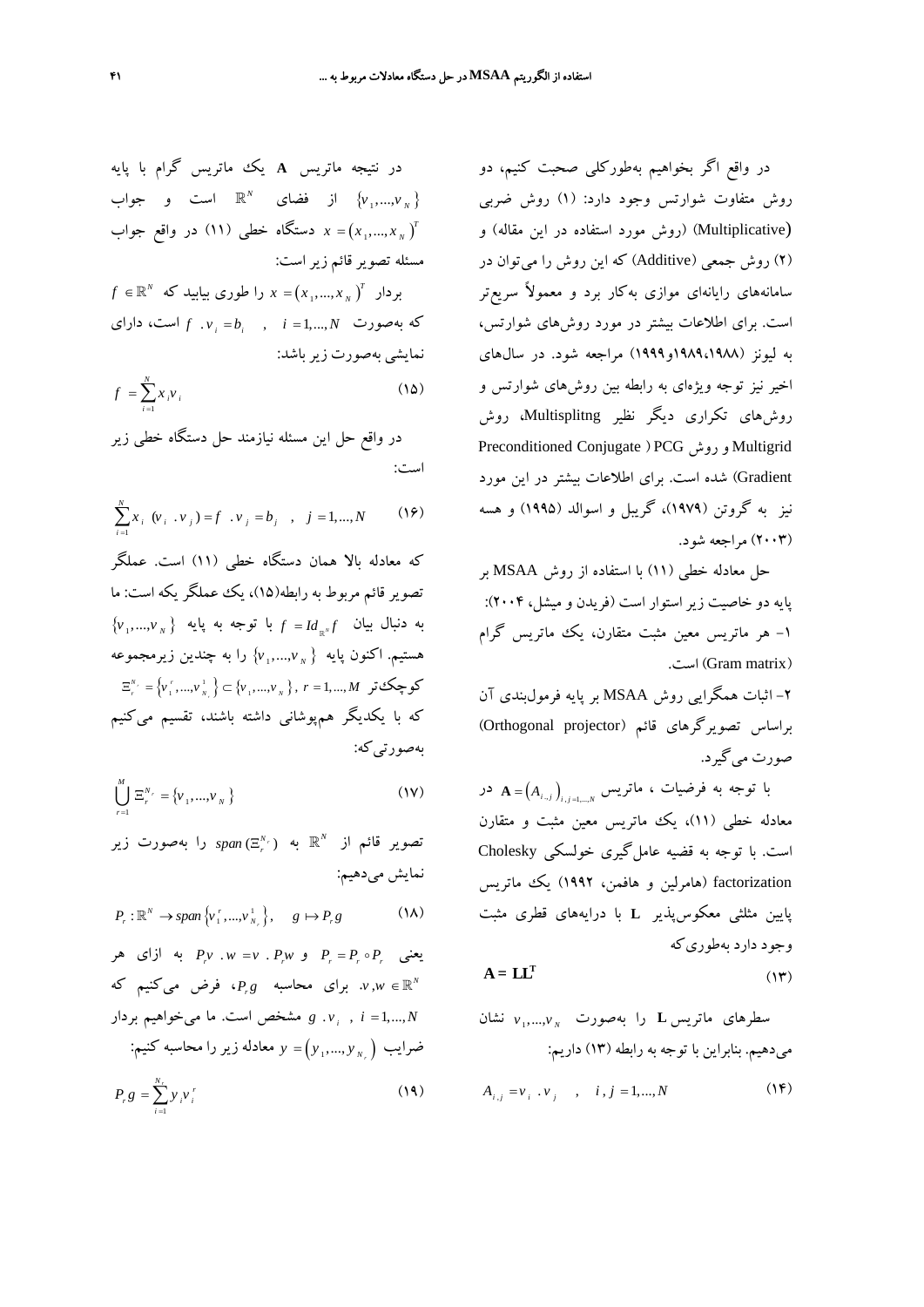$$
s_{nM+r}^{f} = \sum_{j=1}^{r} P_{j} \left( f_{nM+(j-1)} \right) + \sum_{l=0}^{n-1} \sum_{j=1}^{M} P_{j} \left( f_{lM+(j-1)} \right)
$$
  

$$
f_{nM+r} = f - s_{nM+r}^{f}
$$
  

$$
s_{nM+r}^{f} = s_{nM+(r-1)}^{f} + P_{r} \left( f - s_{nM+(r-1)}^{f} \right)
$$
  

$$
f_{nM+r} = \left( Q_{r} ... Q_{1} \right) \left( Q_{M} ... Q_{1} \right)^{n} f
$$
  

$$
s_{nM+r}^{f} = f - \left( Q_{r} ... Q_{1} \right) \left( Q_{M} ... Q_{1} \right)^{n} f
$$

ويژگيهاي شماره 1،2و4 بهصورت مستقيم اثبات ميشود درحاليكه ويژگيهاي 3 و 5 نتايج سادهاي از ويژگيهاي 1،2و4 هستند. اثبات اين ويژگيها را ميتوان براي مثال در هسه (2003) يافت.

با توجه به ويژگيهاي شماره 1 و 3 متوجه ميشويم كه الگوريتم پيشگفته در جدول (2) داراي ساختار استاندارد يك الگوريتم تكراري است: با مقدار  $s_1^f = P_1(f)$  شروع می كنيم و  $s_1^f = P_1(f)$  را محاسبه  $f_0 = f$  ,  $s_0^f = 0$ می کنیم که در آن  $P_{_{\rm I}}$  تقریبی از  $d_{_{\mathbb R^N}}$  است. سپس مقدار  $f_1 = f - P_1(f)$  باقی مانده ( *)<sub>t</sub> = f − P<sub>1</sub>(f با*قی مانده *s Pf f P* را محاسبه ميكنيم كه در اين زمان *<sup>f</sup>* − () ( ) = 1 2 21 بهكار ميرود. سپس تكرار *<sup>N</sup> Id* \ درحكم تقريبي از <sup>2</sup>*<sup>P</sup>*  $s_2^f = s_1^f + P_2(f_1)$  جديد  $s_2^f = s_1^f + P_1(f_1)$ را محاسبه می كنيم. اين روند  $f, f = -s_2^f = -r_1 - P_2(f_1)$  $Id_{\mathbb{R}^N}$  با استفاده از  $P_3,..., P_M$  درحكم تقريب هايي از بهصورت پياپي تكرار ميشود. درنهايت اولين تكرار و با <sup>1</sup>*P* الگوريتم كامل ميشود و ما دوباره با استفاده از ساختاري مشابه قبل شروع مي كنيم:

 $s_{nM+r}^f = s_{nM+(r-1)}^f + P_r(f - s_{nM+(r-1)}^f)$  (**1**)

به يك دستگاه خطي بهصورت زيرميرسيم:  $(\Upsilon)$ 1  $\sum_{i=1}^{N_r} y_i (v_i^r v_j^r) = P_r g v_j^r = g P_r v_j^r, \quad j = 1, ..., N$ = *i <sup>r</sup>*) <sup>=</sup> = . (1,..., , ماتريس *r r r i j ij N* از زيرماتريس يك **A** *v v* ماتريس **A** در معادله خطي (11) است.

*<sup>r</sup>* ,..., <sup>1</sup> با ضرب داخلي طرفين بهصورت متوالي با *r r <sup>N</sup> v v*

ما اكنون الگوريتم MSAA را براي حل مسئله تصوير بيان *Pr* براساس تصويرگرهاي قائم *<sup>N</sup> f f Id* \ قائم <sup>=</sup> ميكنيم. اين الگوريتم در جدول (2) آورده شدهاست. سپس همگرايي اين الگوريتم را اثبات و درنهايت اين الگوريتم را به ماتريسي براي حل دستگاه خطي (11) تبديل ميكنيم. اين الگوريتم ماتريسي، دستگاه خطي (11) را با حل متناوب دستگاههاي خطي به شكل (20)، حل خواهدكرد.

اكنون ميخواهيم نشان دهيم كه دنباله تكرارهاي در الگوريتم پيشگفته در جدول (٢)، وقت<u>ي</u> ( $\left\{ \boldsymbol{s}_{_{\text{nM}}}^{^f}\right\} _{_{n\in\mathbb{N}_0}}$ ∞ → *n* به سمت *f* ميل ميكند. قبل از اثبات اين موضوع، قضيه زير را كه در فهم الگوريتم ذكرشده در جدول شماره(2) بسيار مفيد است، بيان خواهيم كرد: قضيه :1 اگر همة نمادها و فرضيات همانند الگوريتم جدول شماره(2) باشد و همچنين تصوير قائم به فضاي  $\left( span\left\{ v_{1}^{r},...,v_{N_{s}}^{r}\right\} \right) ^{\perp}$ *r r <sup>N</sup> r M* ∈{1,..., } آن در كه را *span v v*  $Q_{_{r}}: \mathbb{R}^N \rightarrow \left ( span\left \{ \stackrel{r}{\nu_1},...,\stackrel{r}{\nu_{_{N_{_{r}}}}}\right \} \right )^{\perp}$  نمايش ، آنگاه ويژگيهاي زير براي *r r P Id Q* دهيم، يعني − = 1,...,  $n \in \mathbb{N}_0$  ,  $r \in \{1,...,M\}$  كليه  $n \in \mathbb{N}_0$  ,  $r \in \{1,...,M\}$ 

**جدول.2** الگوريتم MSAA.

Set 
$$
f_0 = f \in \mathbb{R}^N
$$
 and  $s_0^f = 0$   
\nfor  $n = 0, 1, 2, ...$  do  
\nfor  $r = 1, ..., M$  do  
\ncalculate  $s_{nM+r}^f = s_{nM+(r-1)}^f + P_r(f_{nM+(r-1)})$   
\nupdate  $f_{nM+r} = f_{nM+(r-1)} - P_r(f_{nM+(r-1)})$   
\nuntil 
$$
\frac{\left| (f_{(n+1)M} \cdot v_1, ..., f_{(n+1)M} \cdot v_N)^T \right|}{\left| (f \cdot v_1, ..., f \cdot v_N)^T \right|} \leq \varepsilon
$$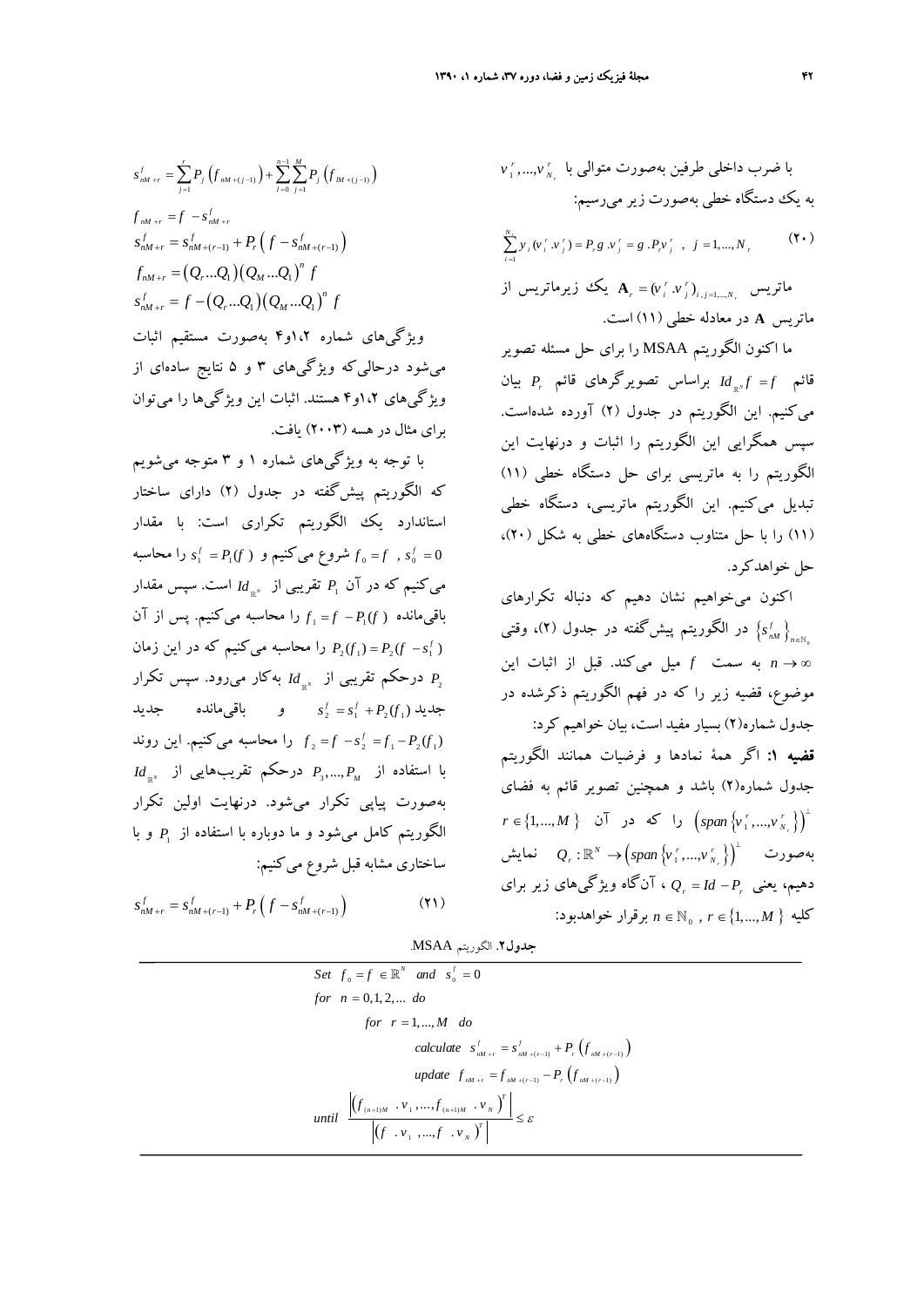$$
R_r
$$
 و ہ
$$
R_r
$$
 و ہریروط به زیرفضای ۱۳/۷ و ہے ۱۰ و ہے ہیریف کنیم:  
۲۰) را بهصورت زیر تعریف کنیم:  

$$
R_r: \mathbb{R}^N \to \mathbb{R}^{N_r}, w \mapsto R_r(w) = ((R_r(w))_1, ..., (R_r(w))_{N_r})^T
$$

$$
(R_r(w))_i = w_j \text{ for the index } j \in \{1, ..., N\} \text{ with } v'_i = v_j
$$

 $I_r : \mathbb{R}^{N_r} \to \mathbb{R}^N$ ,  $z \mapsto I_r(z) = ((I_r(z))_1, ..., (I_r(z))_N)^T$  (**YV**)  $(I_r(z))_i = \begin{cases} z_j & \text{if there exists } j \in \{1, ..., N\} \text{ with } v'_j = v_i \\ 0 & \text{otherwise.} \end{cases}$ 0 *otherwise* ⎪⎩

در جــدول شــماره (3) روابــط ماتريــسي الگــوريتم MSAA آورده شده است.

تنهـا موضـوع بـاقيمانـده ايـن اسـت كـه نـشان دهـيم الگوريتم ذكرشده در جـدول (3) پـس از تكرارهـاي لازم تا رسيدن به شـرط خـروج از حلقـه تكـرار، جـواب مـسئله اوليه ما يعني A $x = b$  را بـهدست مـيدهـد، درحـالي كـه *f* در الگوريتم جـدول (3) در عبـارت زيـر صـدق *<sup>N</sup>*∈ \ مي كند:

$$
f \cdot v_j = b_j \quad j = 1, \dots, N \tag{YA}
$$

و همچنين **A** عبارتاست از:

$$
\mathbf{A} = \left(v_i \cdot v_j\right)_{i,j=1,\dots,N} \tag{Y4}
$$

قبــل از اثبــات ايــن موضــوع لازم بــه ذكــراســت كــه در كليه مراحـل محاسـبات مربـوط بـه الگـوري تم جـدول (3)،  $\bm{v}_1,...,\bm{v}_N \in \mathbb{R}^N$  نداريم يعني در واقـع نيــازي بــه تجزيــه خولــسكي مــاتريس **A** وجــود نــدارد. در واقع زيرماتريسهـايي از مـاتريس **A A***<sup>r</sup>* ماتريسهاي هستند و در مرحله روزآمدسازي (update (نيز كه نيـاز بـه  $\left({\nu}_{{}_k} \; . \; {\nu}^{\; r}_i\right)_{{}^{k=1,...,N}_{i=1,...,N_{r}}}$ مملیات ضرب بردار در مـاتریس *r k i k N i N* وجـود *v v* دارد، مـاتريس مربـوط نيـززيـر ماتريـسي از مـاتريس **<sup>A</sup>** است.

در زير قضيه مربوط به همگرايي جواب الگوريتم جدول (3) به جواب دستگاه خطي *b* = **A***x* و اثبات آن آورده شده است:

ویژگیهای ۴ و ه نضیه ۱ برای اثبات همگرایی  
\nالگوریتم ذکرشده در جلول ۲۰ ره په مخوامد بود.  
\nاکون در زیر قضیه مربوط به همگرایی الگوریتم  
\nخولمیم آورد:  
\nدکرشده در جلول (۲) را بیان می کنیم و اثبات آن را نیز  
\nفهیه ۲: اگر همه نمادها و فرضیات همانند الگوریتم  
\nخولمیم آررد.  
\n۱۰۰۷ و قضیه ۱ باشده، دناله  
\n
$$
\{s'_{nM}\}_{n\in\mathbb{N}_{0}}
$$
 و دایس ۱ و نفیه ۱ باشده، دناله  
\n
$$
\lim_{n\to\infty} |f - s'_{nM}| = \lim_{x\to\infty} |(Q_M...Q_1)^n f| = |Pf|
$$
 (۲۲)  
\n
$$
\lim_{n\to\infty} |f - s'_{nM}| = \lim_{x\to\infty} |(Q_M...Q_1)^n f| = |Pf|
$$
 (۲۲)  
\n
$$
\sum_{n=1}^{M} |(im(Q_n)) = \bigcap_{r=1}^{M} (im(Q_r)) g(n) \text{ as } P: \mathbb{R}^N \to \mathbb{R}^N
$$
  
\n
$$
\bigcap_{r=1}^{M} (im(Q_r)) = \bigcap_{r=1}^{M} (span\{v'_1,...,v'_{N_r}\})^{\perp}
$$
  
\n
$$
= (\sum_{r=1}^{M} span\{v'_1,...,v'_{N_r}\})^{\perp}
$$
  
\n
$$
= (\sum_{r=1}^{M} span\{v'_1,...,v'_{N_r}\})^{\perp}
$$
  
\n
$$
= (\sum_{r=1}^{M} span\{v'_1,...,v'_{N_r}\})^{\perp}
$$
  
\n
$$
= (e^{N})^{\perp} = 0
$$
  
\n
$$
e^{i\frac{1}{N}} = 0
$$
  
\n
$$
e^{i\frac{1}{N}} = 0
$$
  
\n
$$
e^{i\frac{1}{N}} = 0
$$
  
\n
$$

$$

$$
\left(\sum_{i=1}^{M} v_i\right)^{\perp} = \bigcap_{i=1}^{M} v_i^{\perp}
$$
\n
$$
(Y\mathcal{F})
$$

كه در عبارت بالا داريم:

$$
\sum_{i=1}^{M} v_i = span \left\{ \bigcup_{i=1}^{M} v_i \right\} \tag{7\Delta}
$$

بنابراين تاكنون همگرايي الگوريتم ذكرشده در جدول شماره (2) به اثبات رسيده است. در زير الگـوريتم جـدول (2) را با استفاده از روابط (16) و (20) به حالـت ماتريـسي تبديل ميكنيم. براي اين منظور نياز داريم كه عملگرهـاي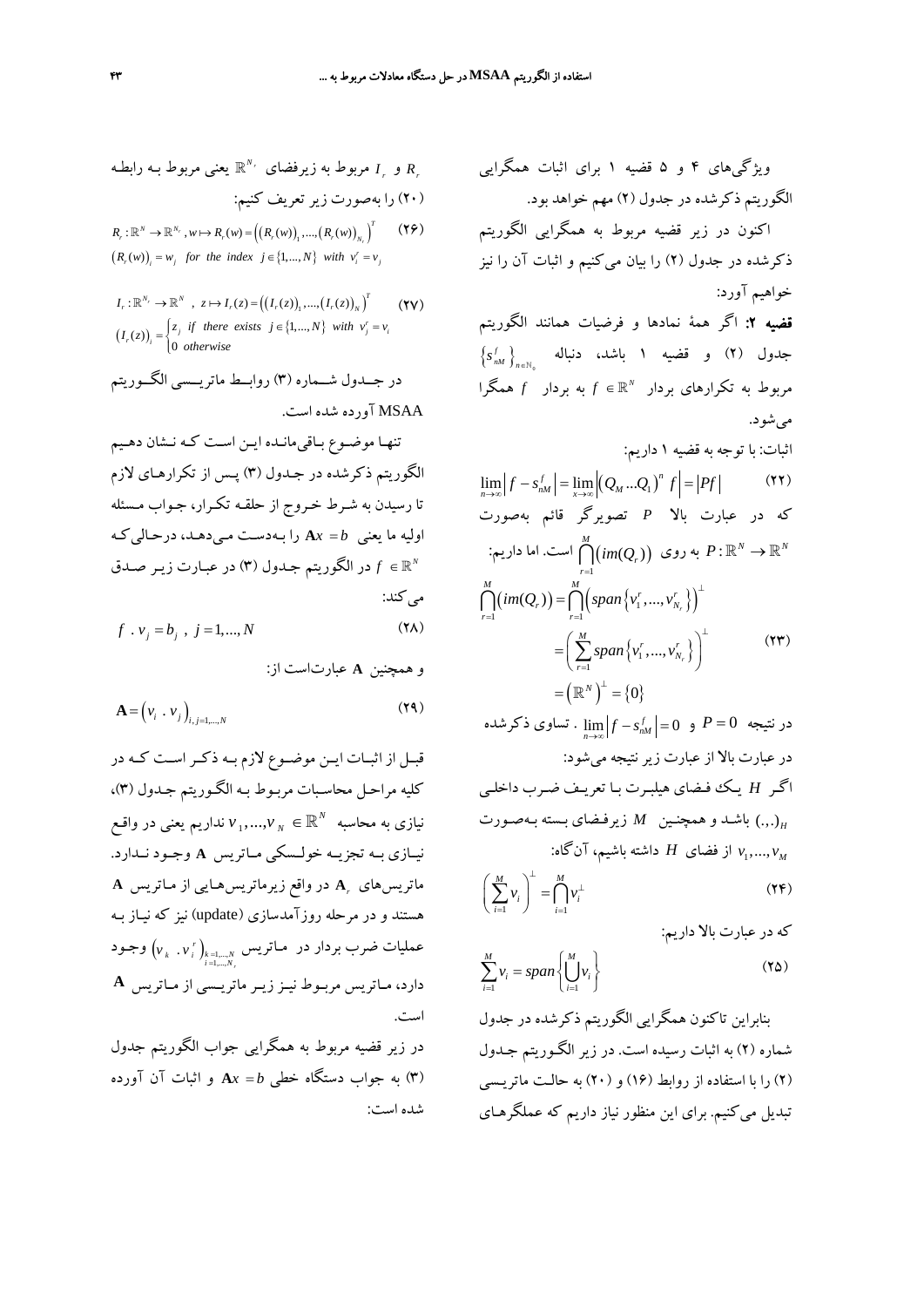**جدول.3** روابط ماتريسي الگوريتم MSAA براي حل دستگاه معادلات نرمال با ابعاد بزرگ.

Define the matrices 
$$
\mathbf{A}_r = (v_i^r v_j^r)_{i,j=1,\dots,N}
$$
,  $r = 1,\dots,M$   
\nset  $\tilde{f}_0 = (f v_1, \dots, f v_N)^T$ ,  $a_0 = (0,\dots,0)^T \in \mathbb{R}^N$ , where  $f \in \mathbb{R}^N$   
\nfor  $n = 0,1,2\dots$  do  
\nfor  $r = 1,\dots,M$  do  
\nsolve  $\mathbf{A}_r d = R_r(\tilde{f}_{nM+(r-1)}), d = (d_1, \dots, d_{N_r})^T \in \mathbb{R}^{N_r}$   
\nupdate  $a_{nM+r} = a_{nM+(r-1)} + I_r(d)$   
\nupdate  $\tilde{f}_{nM+r} = \tilde{f}_{nM+(r-1)} - (\sum_{i=1}^{N_r} d_i v_i^r v_k)_{k=1,\dots,N}^T$   
\nuntil  $\frac{|\tilde{f}_{(n+1)M}|}{|\tilde{f}_0|} \leq \varepsilon$   
\ncompute  $s_{(n+1)M}' = \sum_{i=1}^{M} (a_{(n+1)M})_i v_i$ 

درنهايـــــت بـــــراي روشـــــن شـــــدن موضـــــوع، يــك نمونــه از تجزيــه مــاتريس **A** در روش MSAA بـــــه دو زيرمـــــاتريس كوچـــــكتـــــردر شـــــكل شــــماره (2) بــــه نمــــايش گذاشــــته شــــده و نحــــوه محاســـبات مربـــوط بـــه دو تكـــرار اول ايـــن الگـــوريتم در جــــــدول شــــــماره (4) آورده شــــــده اســــــت. *I* در اين حالت به صورت زيـر تعريـف *<sup>r</sup>* و *Rr* عملگرهاي ميشوند:

$$
R_1: \mathbb{R}^N \to \mathbb{R}^n, R_2: \mathbb{R}^N \to \mathbb{R}^{n-m}
$$
  

$$
I_1: \mathbb{R}^n \to \mathbb{R}^N, I_2: \mathbb{R}^{n-m} \to \mathbb{R}^N
$$
 (YY)



**شكل.2** نمونهاي از تجزيه ماتريس نرمال به دو زير ماتريس در الگوريتم MSAA.) فريدن و ميشل، 2004).

قـضيه :3 اگـر همـة نمادهـا و فرضـيات هماننـد الگـوريتم *N ij j i* <sup>=</sup> <sup>=</sup> . 1,..., , جـــــدول شـــــماره(3) باشـــــد، و ( ) و **A** *v v* ( ) <sup>1</sup> <sup>=</sup> . ,..., . *<sup>T</sup> <sup>N</sup>* دنبالـــــــه آنگـــــــاه باشـــــــد *b fv fv* { } <sup>0</sup> <sup>∈</sup> <sup>⊂</sup> ` \*<sup>N</sup> N <sup>a</sup>* در الگوريتم مربوطـه بـه جـواب \ <sup>∋</sup> *<sup>n</sup> nM x* مربوط به دستگاه خطي *b* = **A***x* همگرا ميشود. اثبات: بـا توجـه بـه قـضيه 2 و همچنـين روابـط (16) و (20) ميدانيم كه:

$$
s_{nM}^f = \sum_{i=1}^N (a_n M)_{i} v_{i}
$$
 (7.1)

 $=\sum_{i=1}^N x_i{\bf v}_i$  به سمت که  $x$  جـواب دسـتگاه خطـی  $f = \sum_{i=1}^{}{x_i}$ *b* = **A***x* اســت، همگــرا مــيشــود. بــا توجــه بــه اينكــه است، مـيتـوان نتيجـه گرفـت **X** إيك پايه  $\mathbb{R}^N$  است، مـيتـوان نتيجـه گرفـت كه:

$$
\lim_{n \to \infty} (a_{nM})_i = x_i \quad \text{for} \quad i = 1, \dots, N \tag{N}
$$

و در نتيجــه همگرايــي الگــوريتم جــدول (3) بــه جــواب دستگاه خطي *b* = **A***x* به اثبات ميرسد.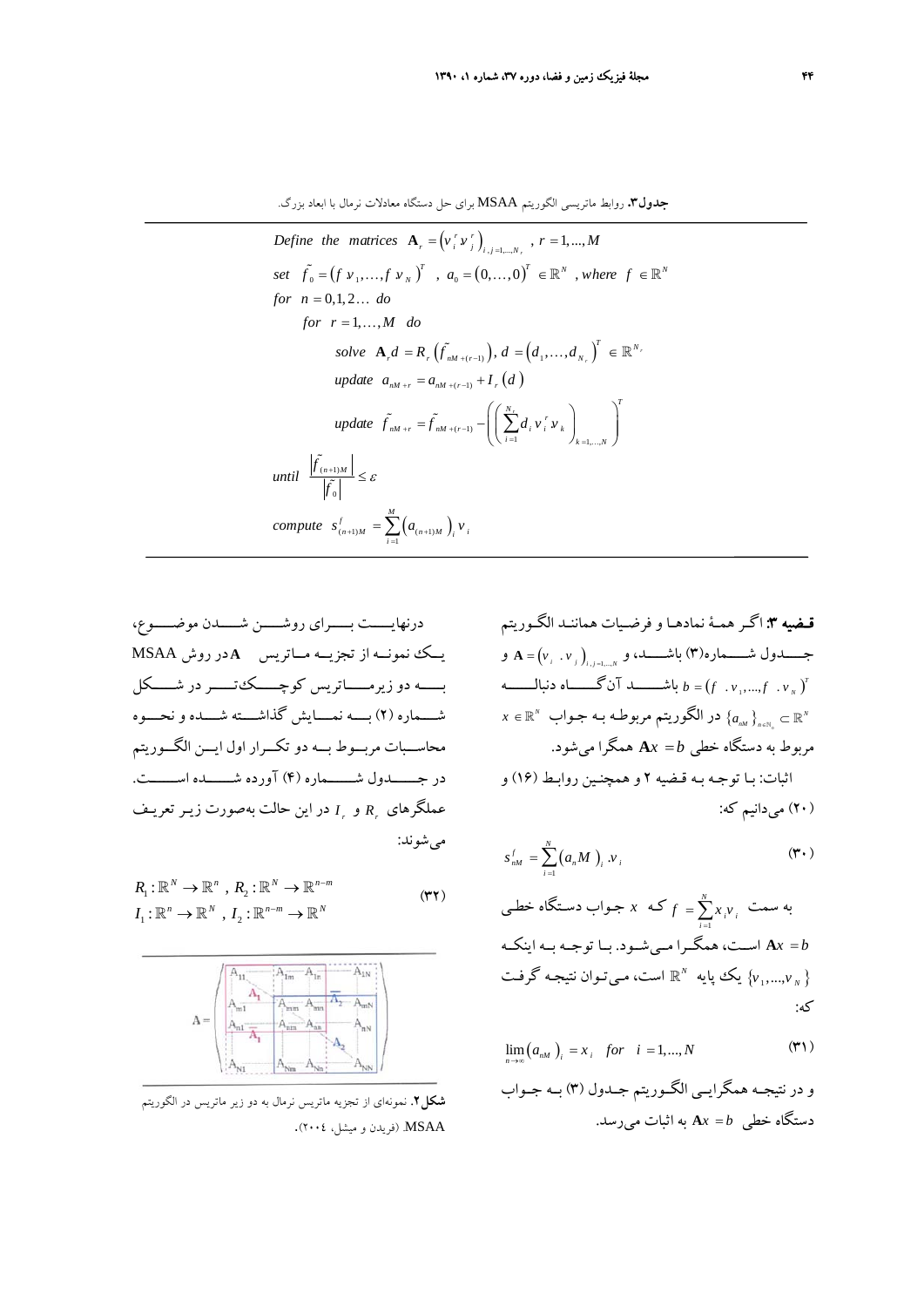*Initialization*:  $r_0 = b$ ,  $a_0 = 0 = (0, ..., 0)^T$ 

: *First step*

• solve  $A_1d = R_1(\tilde{f}_0)$ , set  $a_1 = a_0 + I_1(d)$ ;  $\tilde{f}_1 = -\overline{A}_1d$ • solve  $A_2d = R_2(\tilde{f}_1)$ , set  $a_2 = a_1 + I_2(d)$ ;  $\tilde{f}_2 = \tilde{f}_1 - \overline{A}_2d$ 

: *Second step*

• solve  $A_1d = R_1(\tilde{f}_2)$ , set  $a_3 = a_2 + I_1(d)$ ;  $\tilde{f}_3 = -\overline{A}_1d$ • solve  $A_2d = R_2(\tilde{f}_3)$ , set  $a_4 = a_3 + I_2(d)$ ;  $\tilde{f}_4 = \tilde{f}_3 - \overline{A}_2d$ 

**4 نتايج عددي** 

 $\ddot{\phantom{0}}$ 

در اين قسمت براي محاسبات از داده هاي شبيه سـازي شـده دينــاميكي مــاهواره GRACE قابــل دسترســي از ســايت اســـتفاده ،http://www.geod.uni-bonn.de/index.html شده است. شبيهسازي مدار با استفاده از روشهـاي عـددي توليـد مـدار (روشهـاي انتگـرالگيـري عـددي) صـورت گرفته است. به اين صورت كه با استفاده از يك نقطه اوليـه، مدار بهصورت عددي در ميدان جاذبه حاصل از يك مدل ژئوپتانسيلي توليد ميشود. در شـبيه سـازي دادههـا از مـدل ژئوپتانسيلي 96EGM تا درجه و مرتبـه 300 اسـتفاده شـده است. مدار ماهواره بـراي دوره زمـاني 30 روزه بـا فواصـل زمــاني 5 ثانيــه توليــد شــدهاســت. خروجــي توليــد مــدار بـهصـورت عـددي عبـارت اسـت از بردارهـاي موقعيـت و سرعت در دستگاه لَختي كه پس از آن با استفاده از روابط و تبديلات لازم، بردار شتاب نيز در دستگاه لَختي به دسـت آمده است. دادههاي شبيه سازي شده ديناميكي ماهواره هاي GRACE شامل زمان برحسب تاريخ ج وليـاني (Julian (و بردارهاي موقعيت، سرعت و شتاب در دسـتگاه مختـصات شبهلَختي است. ويژگيهاي دستگاه مختصات شبهلَختـي و جزئيات بيشتردر مورد دادههاي شبيهسازي شده از پايگاه http://www.geod.uni-

bonn.de/englisch/apmg/lehrstuhl/simulationsszena rien/sc7/Readme.pdf

قابل دستيابي است. فرمت دادههاي شبيهسـازي شـده ماهواره GRACE در فايل مربوط بهصورت زيراست: *time*  $x \quad y \quad z \quad \dot{x} \quad \dot{y} \quad \dot{z} \quad \ddot{x} \quad \ddot{y} \quad \ddot{z} \quad (\text{YY})$ براي محاسبات از داده هاي 30 روز ماهواره بـا فاصـله زماني 30 ثانيه استفاده شده است . علت استفاده از داده هاي 30 روز مـــاهواره همـــان بحـــث ارضـــاي شـــرط نظريـــة نمونهبرداري است كـه در قـسمت دوم مقالـه در مـورد آن صحبت شد. از طرف ديگر چون در راستاي نصف النهارها پوشش كامل اسـت، پـس نيـازي بـه اسـتفاده از داده هـا بـا فاصــله زمــاني 5 ثانيــه نيــست (شــريفي، 2004). بنــابراين مشاهدات با فاصله زماني 30 ثانيه در نظر گرفته شده اسـت كه با ايـن كـار تعـداد معـادلات كـاهش مـي يابـد و از بـار محاسباتي بدون اينكه لطمهاي به نتايج وارد شود، به شدت كاسته ميشود. در نتيجـه تعـداد معـادلات 86400 خواهـد بود.

ازآنجايي كه موقعيت ماهواره و مشتقات مرتبـه اول و دوم آن تنهـا دادههـاي موجـود در فايـل شـبيهسـازي شـده هستند، مشاهدات سامانة KBR ماهواره با استفاده از روابط زير شبيهسازي شده است (شريفي 2004):

$$
\rho(t) = \sqrt{\langle \Delta \mathbf{r}(t), \Delta \mathbf{r}(t) \rangle}
$$
 (TF)

$$
\dot{\rho}(t) = \frac{1}{\rho(t)} \langle \Delta \mathbf{r}(t), \Delta \dot{\mathbf{r}}(t) \rangle \tag{4.6}
$$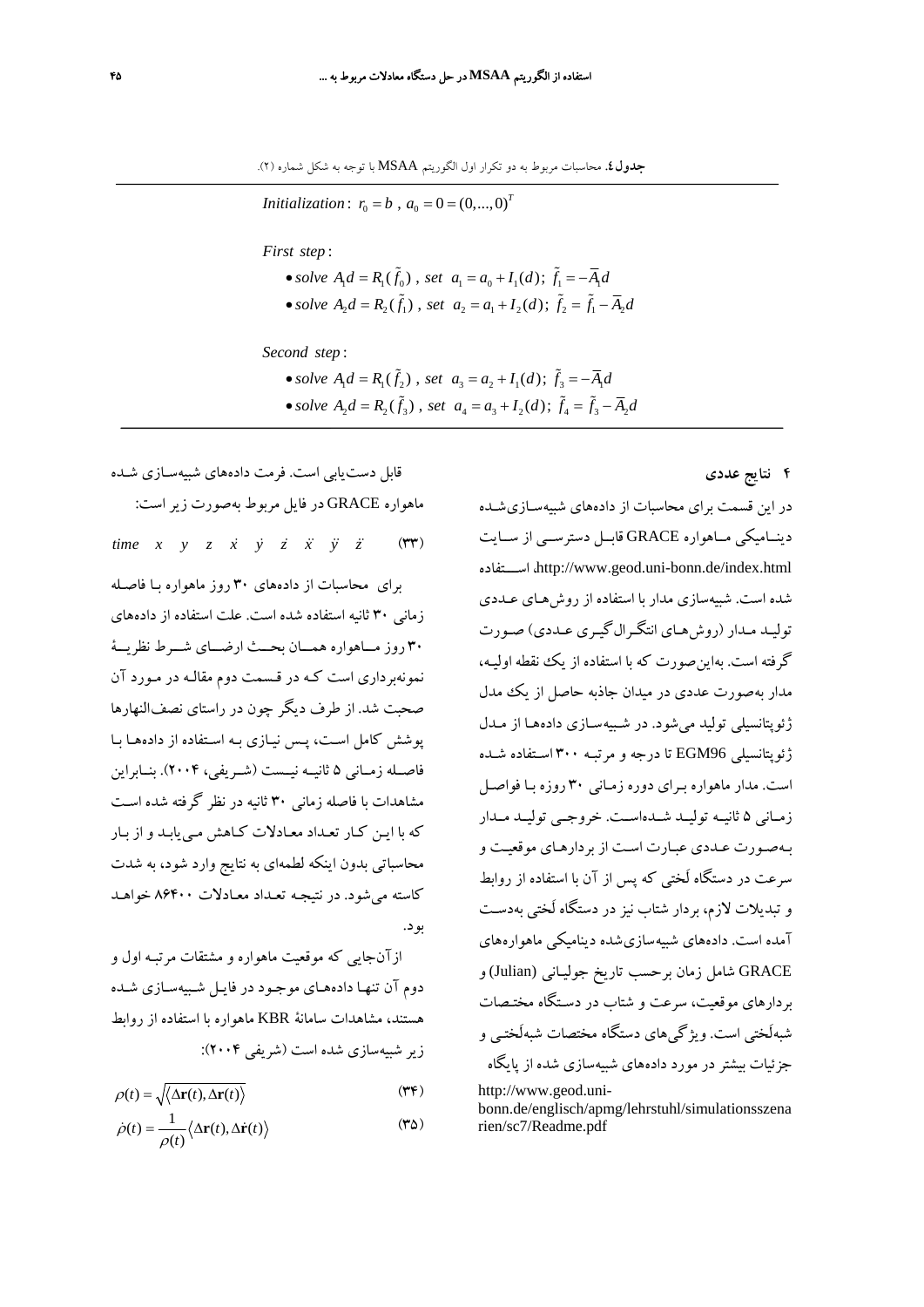زيرماتريسهاي لازم براي اجراي الگوريتم MSAA با 50 درصد هم پوشاني تشكيل شده است. با ايـن مقـدار درصـد هم پوشاني، تعداد زيرماتريسهاي مربـوط يعنـي مقـدار M در الگوريتم جدول (3) 29 زيرماتريس است. با اين درصد هم پوشاني و تعداد زيرماتريس، دستگاه پـس از 20 تكـرار همگرا شـده و مـدت زمـان تكرارهـا تـا رسـيدن بـه شـرط موردنظربراي خروج از حلقه تكرار حدود 30 دقيقه است. در مرحله بعد بـراي تحليـل نتـايج خـود بـا اسـتفاده از ضرايب برآورد شده و همچنين با استفاده از ضـرايب مـدل

96EGM تا درجه و مرتبه ،120 ارتفاع ژئوييـد روي يـك گريد منظم  $1^\circ \times 1^\circ$  در كل جهان بهدست آمده است. بـراي بـهدسـت آوردن ارتفـاع ژئوييـد از ميـدان نرمـال 80GRS (موريتز،b 1980 (استفاده شده است.

در شكل (4) ضرايب برآوردشده و همچنـين ضـرايب مدل 96EGM تـا درجـه و مرتبـه 120 بـهصـورت degree variance به نمايش گذاشته شده است. همچنين در شـكل (5) اختلاف ارتفاعات ژئوييد محاسبه شده از ضرايب مدل 96EGM تا درجه و مرتبه 120 و ارتفاعات محاسبه شده از ضـــرايب بـــرآورد شـــده بـــه نمـــايش درآمـــده اســـت.

$$
\ddot{\rho}(t) = \frac{1}{\rho(t)} \langle \Delta \mathbf{r}(t), \Delta \ddot{\mathbf{r}}(t) \rangle +
$$
\n
$$
\frac{1}{\rho(t)} \Delta \dot{\mathbf{r}}^T(t) \left[ \mathbf{I}_{3\times 3} - \frac{1}{\rho^2} \Delta \mathbf{r}^T(t) \otimes \Delta \mathbf{r}(t) \right] \Delta \dot{\mathbf{r}}(t)
$$
\n
$$
\frac{1}{\rho(t)} \Delta \dot{\mathbf{r}}^T(t) \left[ \mathbf{I}_{3\times 3} - \frac{1}{\rho^2} \Delta \mathbf{r}^T(t) \otimes \Delta \mathbf{r}(t) \right] \Delta \dot{\mathbf{r}}(t)
$$
\n
$$
\text{Ans. } \frac{1}{\rho(t)} \Delta \dot{\mathbf{r}}(t) \left[ \mathbf{I}_{3\times 3} - \frac{1}{\rho^2} \Delta \mathbf{r}^T(t) \otimes \Delta \mathbf{r}(t) \right] \Delta \dot{\mathbf{r}}(t)
$$
\n
$$
\text{Ans. } \frac{1}{\rho(t)} \Delta \dot{\mathbf{r}}(t) \Delta \dot{\mathbf{r}}(t) \Delta \dot{\mathbf{r}}(t) \Delta \dot{\mathbf{r}}(t) \Delta \dot{\mathbf{r}}(t)
$$
\n
$$
\text{Ans. } \frac{1}{\rho(t)} \Delta \dot{\mathbf{r}}(t) \Delta \dot{\mathbf{r}}(t) \Delta \dot{\mathbf{r}}(t) \Delta \dot{\mathbf{r}}(t) \Delta \dot{\mathbf{r}}(t) \Delta \dot{\mathbf{r}}(t) \Delta \dot{\mathbf{r}}(t) \Delta \dot{\mathbf{r}}(t) \Delta \dot{\mathbf{r}}(t) \Delta \dot{\mathbf{r}}(t) \Delta \dot{\mathbf{r}}(t) \Delta \dot{\mathbf{r}}(t) \Delta \dot{\mathbf{r}}(t) \Delta \dot{\mathbf{r}}(t) \Delta \dot{\mathbf{r}}(t) \Delta \dot{\mathbf{r}}(t) \Delta \dot{\mathbf{r}}(t) \Delta \dot{\mathbf{r}}(t) \Delta \dot{\mathbf{r}}(t) \Delta \dot{\mathbf{r}}(t) \Delta \dot{\mathbf{r}}(t) \Delta \dot{\mathbf{r}}(t) \Delta \dot{\mathbf{r}}(t) \Delta \
$$

دستگاه معادلات خطي با ابعاد 86400 معادله و 14641 مجهول تشكيل شـده، دسـتگاه معـادلات نرمـال مربـوط بـا استفاده از الگوريتم MSAA حل شده و در پايـان ضـرايب هماهنگ كروي تا درجه و مرتبه 120 برآورد شده اسـت .



**شكل.4** ضرايب ژئوپتانسيلي برآورد شده تا درجه <sup>و</sup> مرتبه <sup>120</sup> با استفاده از مشاهدات شبيهسازيشده <sup>30</sup> روزه ماهواره GRACE.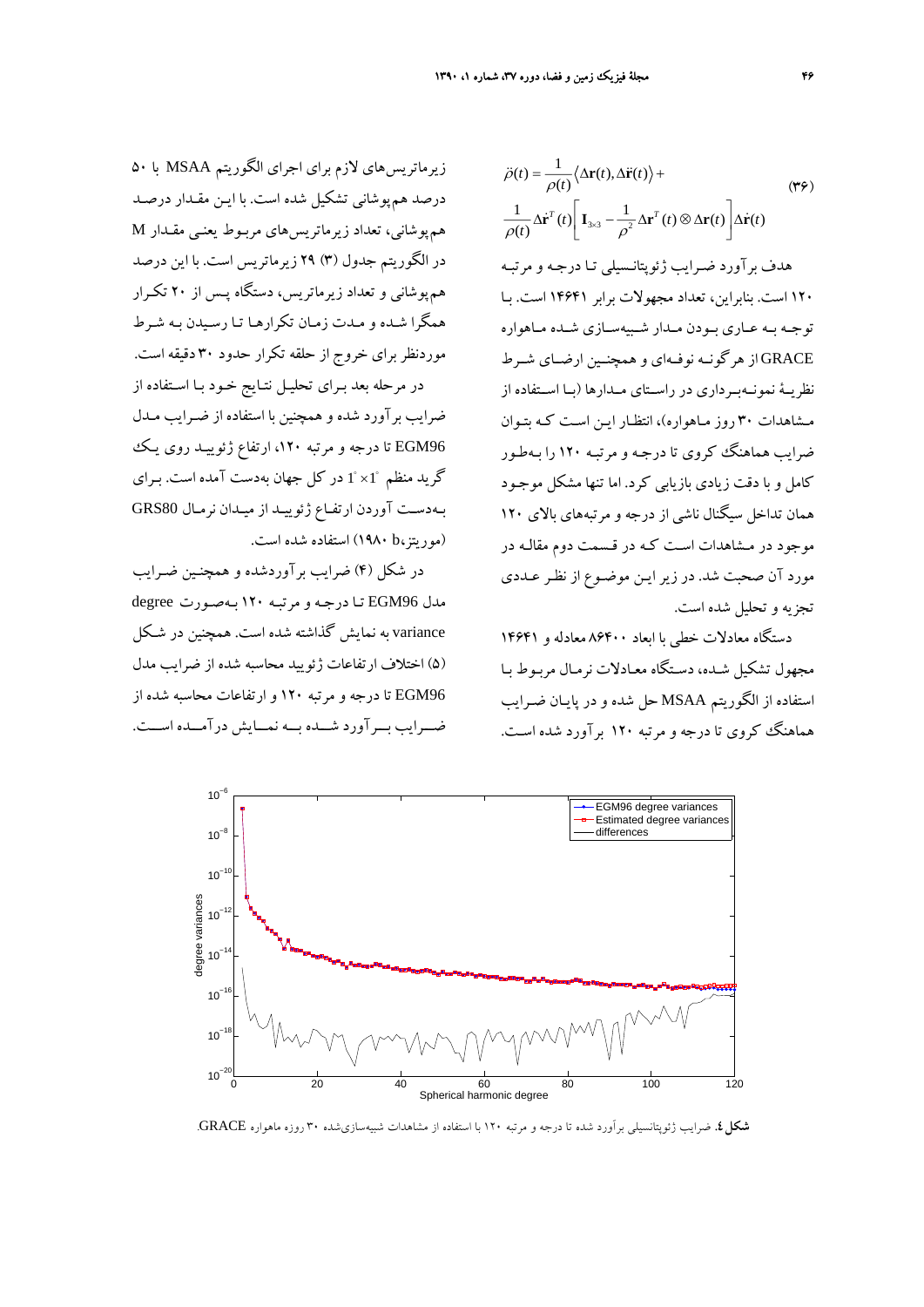

**شكل.5** اختلاف ارتفاع ژئوييد محاسبه شده از مدل 96EGM تا درجه <sup>و</sup> مرتبه <sup>120</sup> <sup>و</sup> ضـرايب بـرآورد شـده تـا درجـه <sup>و</sup> مرتبـه <sup>120</sup> بـا اسـتفاده از مـشاهدات شبيهسازيشده 30 روزه ماهواره GRACE) واحد برحسب متر).

همانگونه كه در شكل شماره (4) مـشاهده مـيشـود، ميزان جدايي ميان ضـرايب بـرآورد شـده و ضـرايب مـدل 96EGM در درجه و مرتبه هاي بالا افـزايش مـي يابـد. ايـن جـدايي در اخـتلاف ارتفاعـات ژئوييـد محاسـبه شـده در شكل (5) نيز نمايان ميشود، كه اين امر مورد انتظار است. زيــرا همــانطــور كــه ذكــر شــد، اگرچــه دادههــاي شبيهسازيشده ماهواره عـاري از هرگونـه نوفـهاي اسـت و همچنين شرط نظرية نمونـهبـرداري ارضـا شـده اسـت، امـا درجه و مرتبههاي بـالاي 120 تـا 300 كـه در شـب يهسـازي

مدار ماهواره از آن استفاده شده است، باعث ايجاد تداخل سيگنال در برآورد ضرايب تا درجه و مرتبه 120 ميشود و در نتيجه اختلاف ضرايب بـرآورد شـده و ضـرايب واقعـي (ضرايب مدل 96EGM (را به دنبال دارد. در مرحلـه بعـد، مقادير شتاب در نقاط مشاهداتي ماهواره تا درجـه و مرتبـه 120 محاســــــــبه و از ايــــــــن شــــــــبهمــــــــشاهدات (observation Quasi (در بـــــــرآورد ضـــــــرايب اســتفاده شــده اســت. نتــايج در شــكلهــاي (6) و (7) آورده شده است.



**شكل.6** ضرايب ژئوپتانسيلي برآورد شده تا درجه <sup>و</sup> مرتبه <sup>120</sup> با استفاده از شبه مشاهدات شبيهسازيشده <sup>30</sup> روزه ماهواره GRACE.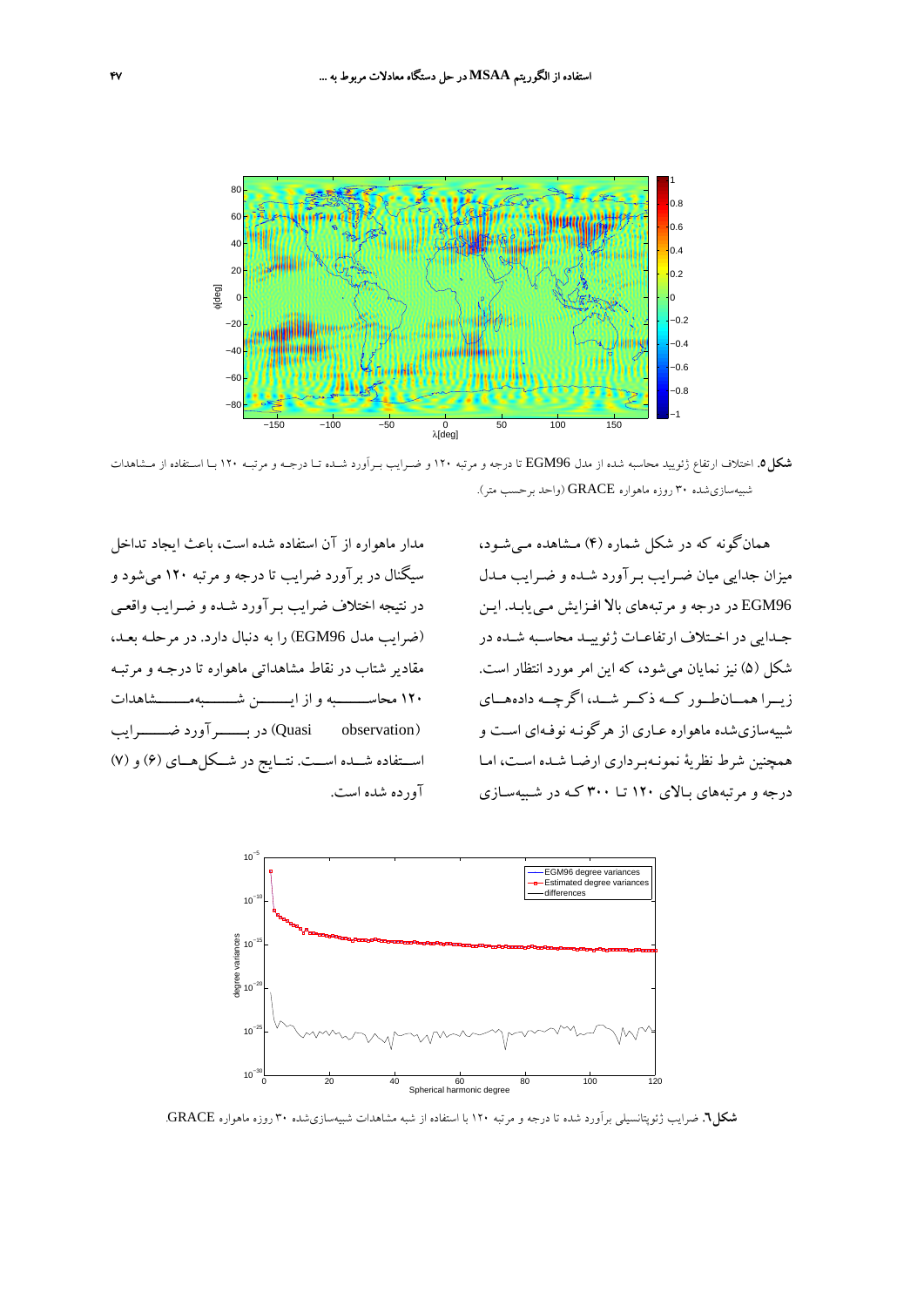

**شكل.7** اختلاف ميان ارتفاعات ژئوييد محاسبه شده از مدل 96EGM تـا درجـه <sup>و</sup> مرتبـه <sup>120</sup> <sup>و</sup> ضـرايب بـرآورد شـده تـا درجـه <sup>و</sup> مرتبـه <sup>120</sup> بـا اسـتفاده از شبهمشاهدات شبيهسازيشده 30 روزه ماهواره GRACE) واحد برحسب متر).

**تشكر و قدرداني**  از حمايت مالي دانشگاه تهران از اين تحقيق در قالب طرح پژوهشي شماره 8108012/1/04 قدرداني مي گردد.

**منابع** 

- Freeden, W. and Michel, V., 2004, Multiscale (Geo) Potential theory, Birkhauser, Boston, Basel, Berlin.
- Garcia, R. V., 2002, Local geoid determination from GRACE mission. Rep 460, Department of Geodetic Science, The Ohio State University, Columbus.
- Griebel, M. and Oswald, P. 1995, On the Abstract Theory of Additive and Multiplicative Schwarz Algorithms, Numer. Math., **70**, 163- 180.
- Groten, E., 1979, Geodesy and the Earth's Gravity Field, DÄummler, Bonn.
- Hajela, D. P., 1974, Improved procedures for the recovery of  $5^\circ$  mean gravity anomalies from ATS-6/GEOS-3 satellite-to-satellite range-rate observation. Rep 276, Department of Geodetic Science, The Ohio State University, Columbus
- HÄammerlin, G. and Hoffmann, K. H., 1992, Numerische Mathematik. Springer,Berlin.
- Han, S. C., 2003, Efficient global gravity determination from satelliteto- satellite tracking (SST). Rep 467, Department of Geodetic Science, The Ohio State University, Columbus.
- Han, S. C., Jekeli, C. and Shum, C. K., 2003, Static and temporal gravity field recovery

همــانگونــه كــه در شــكلهــاي (6) و (7) مــشاهده ميشود، بازيابي ضرايب بهصورت كامل و بـا دقـت بـسيار زيادي صورت گرفته و بيشينه اخـتلاف ارتفاعـات ژئوييـد محاسبه شده از مدل 96EGM و ضرايب بـرآورد شـده بـه متر رسيده است. با رسيدن بـه ايـن حـد از دقـت در  $10^{-8}$ بازيابي ضرايب، كارايي الگوريتم MSAA) از نظر دقت و سرعت همگرايـي) در حـل دسـتگاه معـادلات مربوطـه بـه اثبات ميرسد.

**5 نتيجهگيري** 

در ايـن مقالـه بـا اسـتفاده از مـشاهدات شـبيهسـازي شـده ديناميكي 30 روزه ماهوارههـاي GRACE و بـا اسـتفاده از تابعك مشاهداتي اختلاف شتاب در راستاي خـط ديـد دو مــاهواره GRACE، دســتگاه معــادلات خطــي مربــوط بــه بازيابي ضرايب ژئوپتانسيلي تا درجه و مرتبـه 120 بنـا شـد . دسـتگاه معـادلات نرمـال مربوطـه بـا اسـتفاده از الگـوريتم MSAA حل شد و درنهايت ضرايب ژئوپتانسيلي تا درجـه و مرتبه 120 برآورد شـد. نتـايج بـهدسـت آمـده حـاكي از كارايي روش MSAA از نظر دقت و سرعت همگرايي در حل دستگاه معادلات مربوط است.